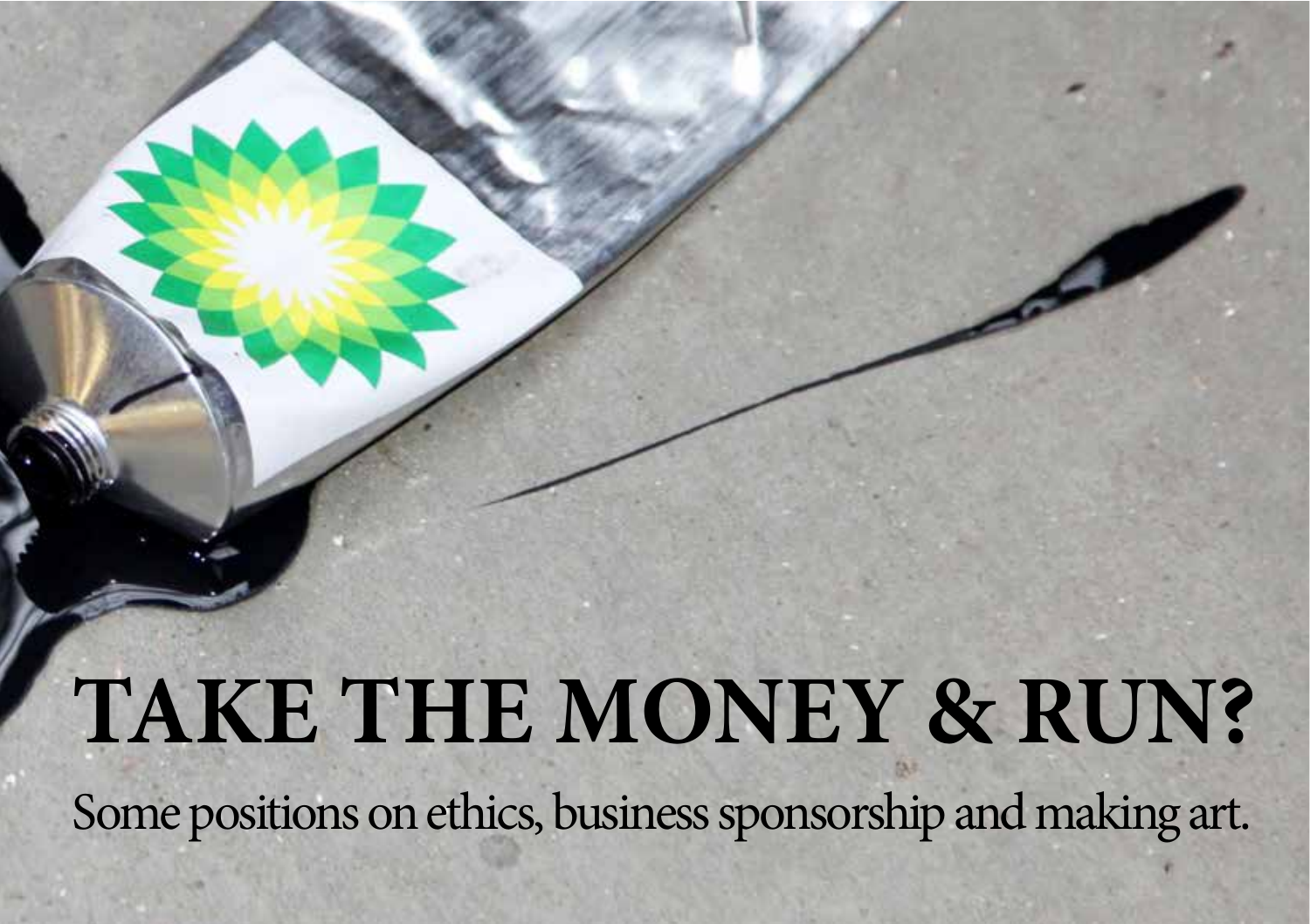# **Take the money and run?**

**Some positions on ethics, business sponsorship and making art.**

A Live Art Development Agency Study Room Guide by Jane Trowell, Platform

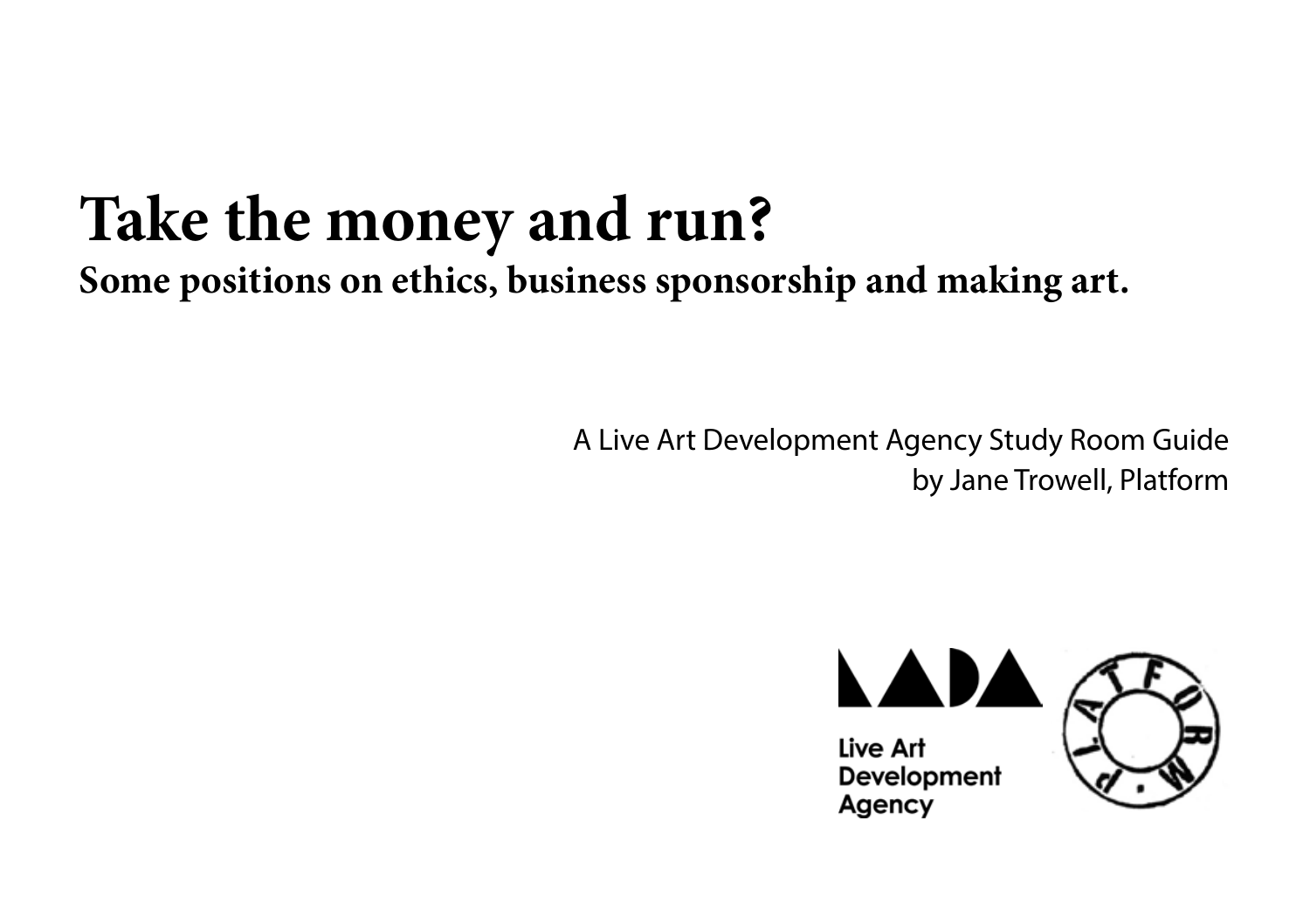Cover image: Liberate Tate, Sunflower, 2010, Photo: Jeffrey Blackler

Design: Mel Evans, Platform

Print: Calverts Coop

Commissioned by Live Art Development Agency, 2012

Published by Platform, 2013, ISBN 978-0-9567365-4-3

@thisisliveart

@platformlondon

#### **Foreword**

There are lots of guides for artists on how to earn a living from art or how to raise funds to support making it, but few which help us ask what the ethical implications are of the routes we choose. In this Live Art Development Agency Study Room Guide, Jane Trowell of arts, social justice and environmental group Platform has selected some key texts that we think are useful in helping to position ourselves ethically with regard to financing or supporting artistic practice through business or corporate sponsorship. All the books or documents featured can be found in the LADA Study Room, according to their individual codes as listed.

Jane Trowell is a member of Platform, a collective that brings together artists, activists, researchers and campaigners who collaborate to make work on social and ecological justice. Our practice is founded on the principle of interdisciplinary creativity as the key tool in creating systemic change. Platform's current focus is on moving society away from our dependence on fossil fuels because of their negative impacts on human rights, ecology, culture, and environmental justice. Platform looks at what Britain's role is in this story, in terms of government, corporate interests and the wider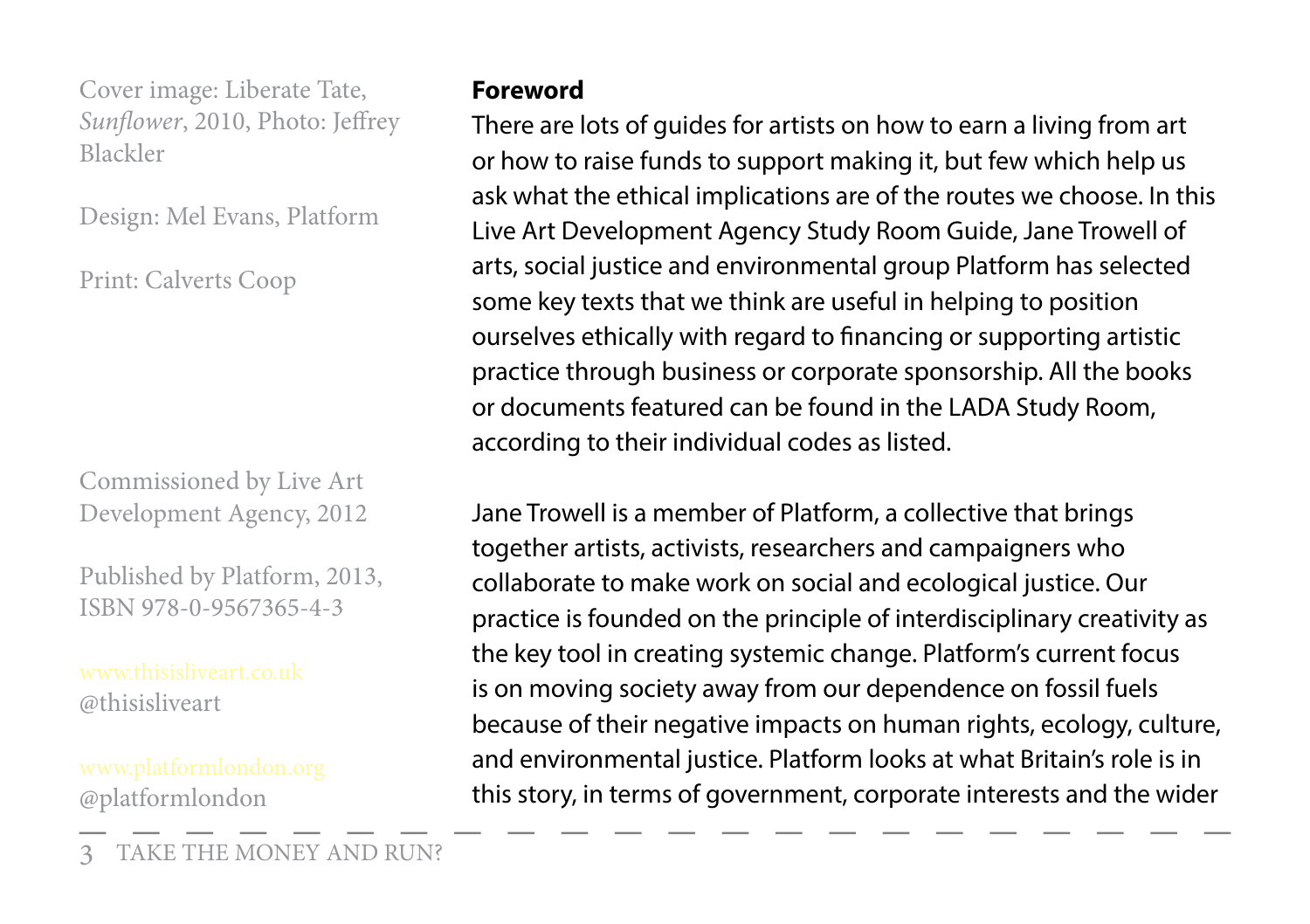culture. As a collaborative practice, we work with artists, activists, and social movements both in Britain and internationally, in the Niger Delta, the Caspian oil corridor, Canada, Egypt, and elsewhere. Together with Liberate Tate and Art Not Oil, Platform is currently running a high-profile campaign to delegitimise and stigmatise BP (and other oil companies) as acceptable funders of arts and culture. Jane is an educator interested in liberatory strategies. She has a background in curating, arts, and social justice.

#### **Introduction**

Do you expect or hope to earn money directly from your art? Do you expect or hope to be paid for your time and/or materials? Are you concerned about where the money comes from? Does the source of money influence your artistic practice? Is any money free from exerting an influence on the artist or art it enables?

Is all money equally 'good' or 'bad' to you, regardless of the source? Or, is some money better or cleaner or freer than others? Less worse, less dirty, less constraining?

Would you like to be sponsored by a business? Any business? Any sector? Small, middle-scale, transnational corporation?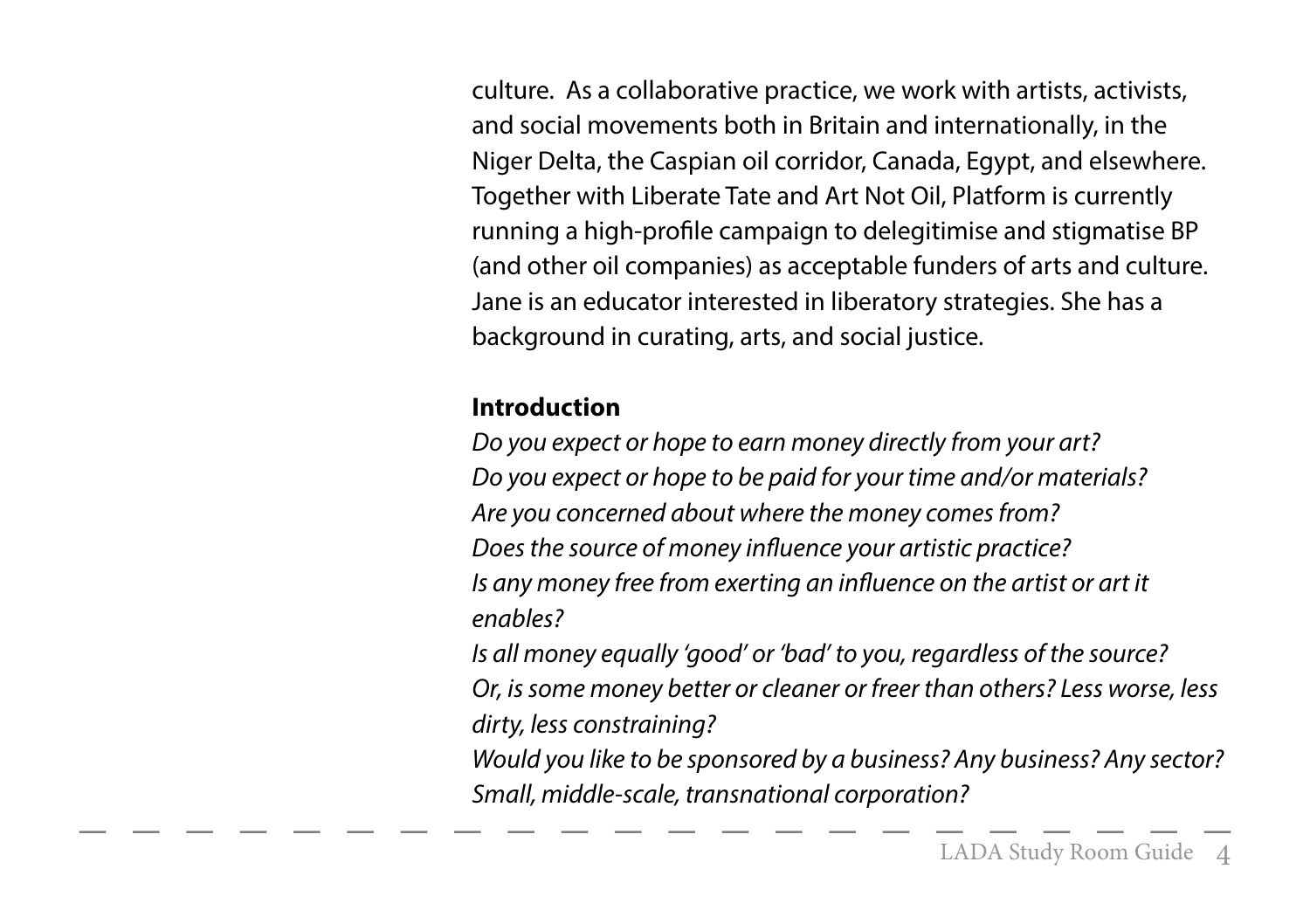Where would you, personally, draw the line? Where does your group or arts company draw the line? And how do you decide?

For many countries, the credit crunch has been used by rightwing governments as an excuse for drastic cuts in arts and cultural funding, as part of a general assault on any existing welfare state provision. In the Netherlands in 2011, the government announced draconian cuts to state funding of €200 million - £166 million which could result in 60% of mainly small- or middle-scale arts organisations folding in 2013. "With the future looking uncertain for hundreds of cultural organizations, the race for private sponsorship has begun." [1]

In England in 2010, Arts Council England was forced by the current coalition government to deliver a 30% cut to its budget between 2011 and 2015, a total of £100 million. 50% of cuts will be to its own running costs, and 15% to be cut from core support to arts and artists. 200 organisations lost their core funding in March 2011. At the same time, the Department for Culture, Media and Sport (DCMS) has required ACE to foster a culture of philanthropy over and above

[1] Dutch government to slash culture subsidies, DW, [www.dw.de/](http://www.dw.de/dutch-government-to-slash-culture-subsidies/a-15250187-1)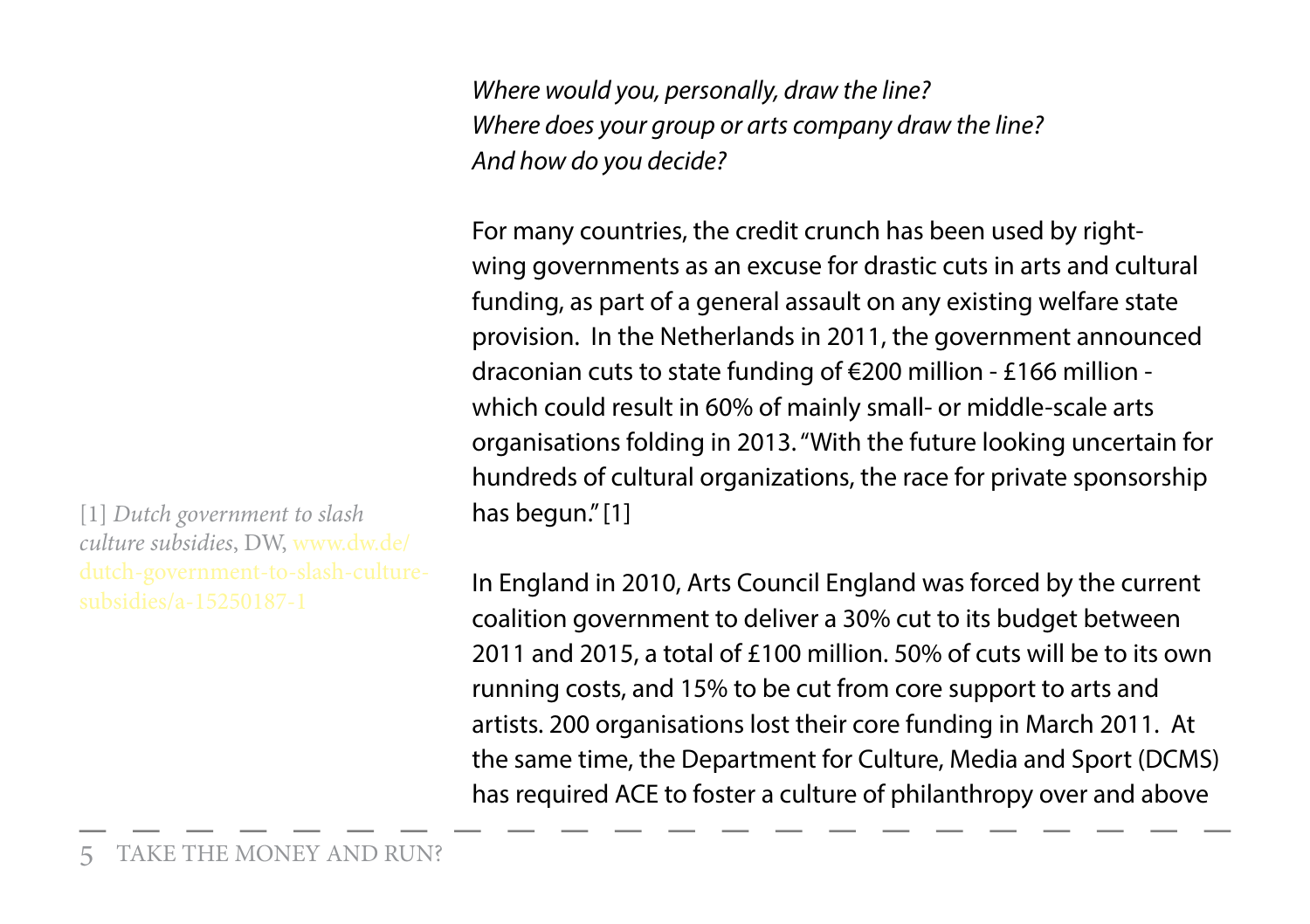[2] Catalyst Arts: Strategic Philanthropy for the Arts, Arts Council England, [www.artscouncil.](http://www.artscouncil.org.uk/funding/apply-for-funding/strategic-funding/grant-programmes/catalyst-arts/) the work of its highly successful client, the corporate sponsorship advocacy agency 'Arts & Business'. ACE has responded by allocating £100 million - symbolically the equivalent of the cut - for its 'Catalyst Arts' strategic philanthropy fund, dedicated to assisting arts organisations in securing private sponsorship. [2]

The whole sector is experiencing increased pressure on artists, arts collectives and arts organisations to re-frame and re-train themselves as entrepreneurs, as marketing-savvy, as part of an arts market in the broadest sense. This has massive implications: it is a value-shift of unprecedented proportions. The only equivalent in the past century would be the founding of the Arts Council itself in 1946, which brought its own outcries from those who feared state interference. It also reframes what an artist is supposed to be, the skills required of artists, the kinds of artists and arts organisations that will thrive, and those that will wither. And those that will refuse, rebel, regroup and reimagine.

A number of fights have resulted: firstly there are those against vs those for the cuts to the Arts Council; then there are those who loathe vs those who condone the propulsion toward the private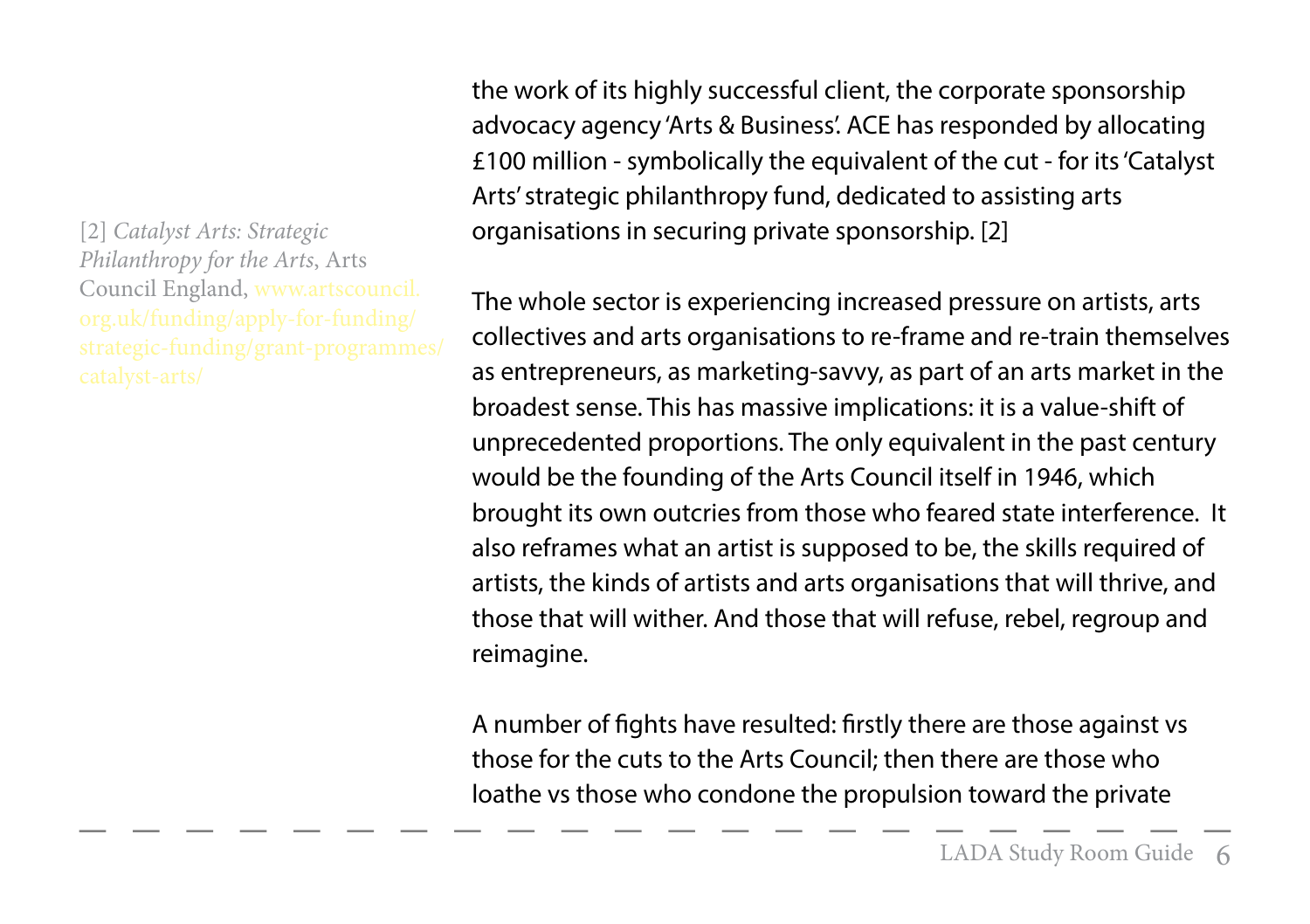[3] Public Arts, Private Money, Institute for Contemporary Arts, 23.9.10 [http://www.ica.org.uk/25719/](http://www.ica.org.uk/25719/Talks/Public-Art-Private-Money.html) sector; and finally there are those 'pragmatists' who say the race is to the quick vs those who argue for a systemic and systematic revolt against the corporatisation of the arts. And there are many shades in-between.

At an event at the ICA in London called 'Public Art, Private Money' [3], among the seven-person, all-white, all-male panel, the landslide of opinion on ethics and arts sponsorship was that private sector sponsorship is the new reality and we just have to get on with it.

On the topic of the controversy surrounding sponsorship by BP of Tate and other large arts institutions in the wake of the Deepwater Horizon disaster, the following positions emerged:

"This is not the time to be squeamish"

- Christopher Frayling, former Chairman of Arts Council England, and former Rector of the Royal College of Art

"All money's dirty money. Not that I'm saying BP's money is dirty" - Alex Beard, Deputy Director of Tate

"The first person you go to [for sponsorship] is someone with an image problem" and the state of the state of the Frayling again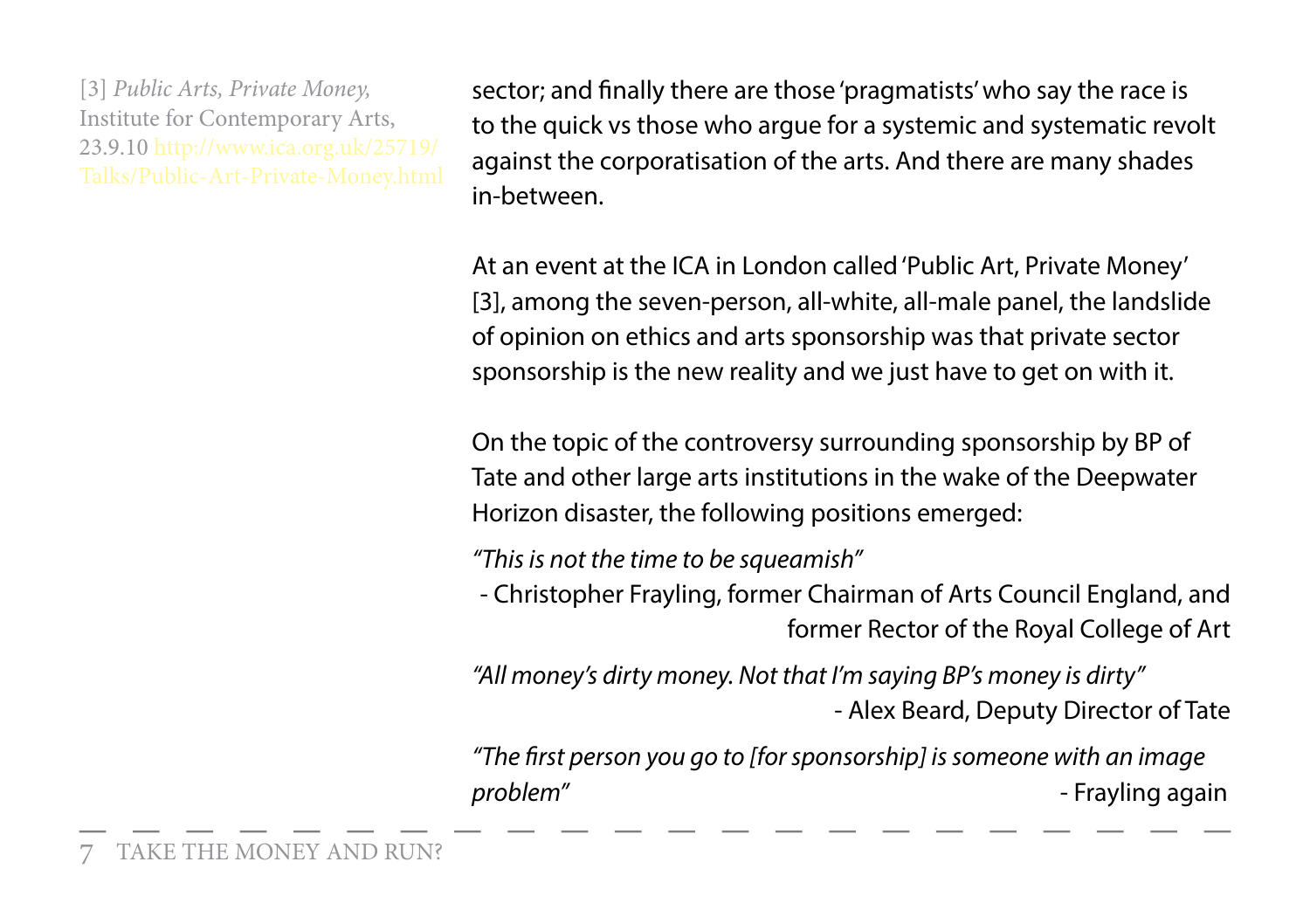

The Institute for the Art and Practice of Dissent in the Home, C Words, 2009, Photo: Richard Houguez

"Wherever the money comes from - it can be rolled by the Mafia - if it goes to the arts it becomes good money"

- Colin Tweedy, Chief Executive of Arts & Business, quoting the views of another former Chairman of the Arts Council, Lord Goodman

This Study Room Guide refutes these positions, and argues that the source of support for arts and artists is an intrinsic part of the practice. Sources of financial support reflect our values, revealing both our ethics and philosophy, and our struggles and contradictions, for it is not a simple road to tread. This Guide also aims to help tackle how to decide for yourself when and if the money - and the exchange itself - is 'dirty' or not. For some, all corporate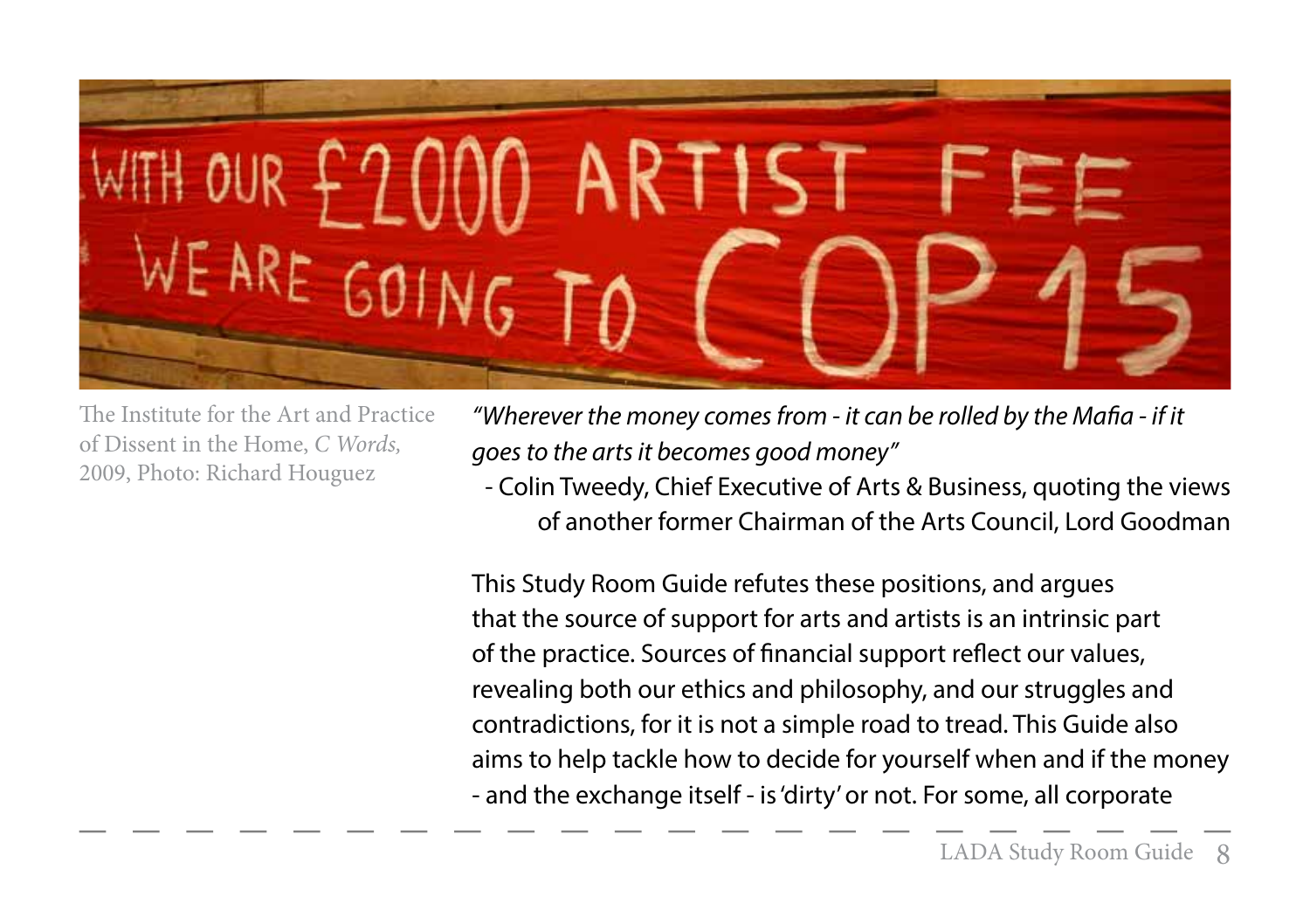sponsorship is deeply problematic, regardless of sector. For others, some sectors, industries and businesses are far better than others. How do you decide?

The guide also rejects the position that 'dirty' money is cleansed through being put to the alleged good use of the arts. This generalisation is a cop-out: when pushed, everybody has their limits of who they would take money from. What are yours?

Then there's the position that 'dirty' money can sometimes produce a great artwork, a great project that rises above the dirt, and that this validates it. Only very rarely can an artist take the money and through the brilliance of the artwork itself rise above the source. Or, question, defeat or undermine the source.

Famously, Tate is founded on the enormous private wealth arising from sugar plantations that depended on the labour and early deaths of generations of enslaved Africans. Is that source of funding - which now would be considered utterly unacceptable - erased by Tate's current distinguished standing? How long does it take for dirty money to become clean?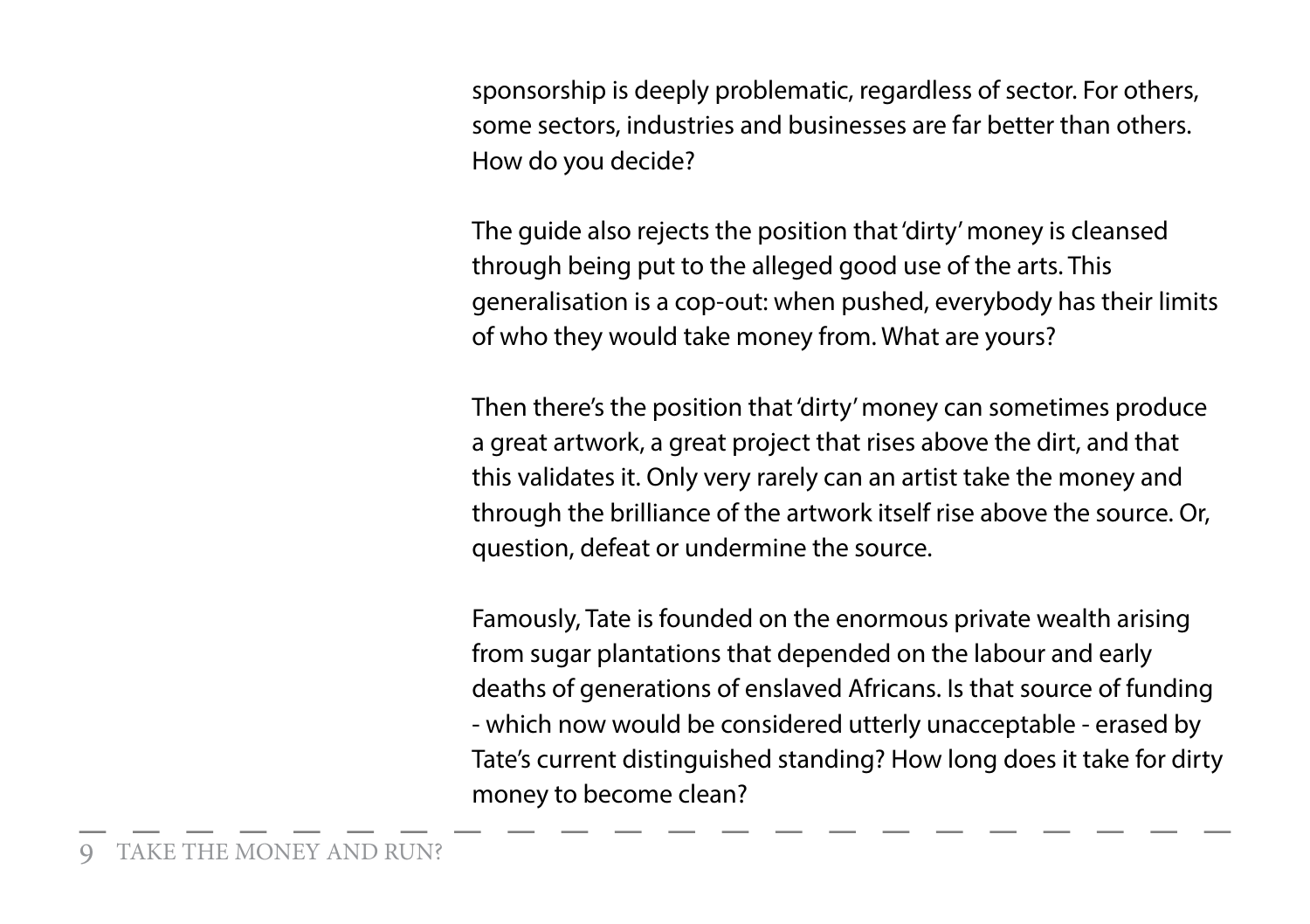[4] Shell ditched as sponsor of Wildlife Photography exhibition in face of widespread protest, [http://www.](http://www.shelloiledwildlife.org.uk/news5.html)

Whether it is a 'dirty' state or business, the same issues arise. Arguably, Leni Riefenstahl was one of the 20th Century's great filmmakers, yet the astonishing 'Triumph of the Will' was a commission from the Third Reich, to celebrate Nazism and the supremacy of the Aryan race. To follow Frayling's argument about helping companies with an "image problem", Shell sponsored the National Wildlife Photographer of the Year Award for many years, yet its own industry puts under threat the very wildlife it was seeking to celebrate. [4]

From Shell's perspective, they may have hoped that this sponsorship smacked of reparations, or at least a sign of the good corporate citizen. From the Natural History Museum's perspective, Shell's sponsorship may have been a clever move, netting them a steady flow of cash from a company that couldn't say no. But we suggest that genuine reparations for damage done from a 'dirty' business would result in a very different artwork to that. Or to the rotating programme of re-hangs at Tate Britain, the art-for-art's sake Portrait Award at the National Portrait Gallery, the plethora of participatory, cultural events around the Olympic Games or the complete refurbishment of the Southbank Centre?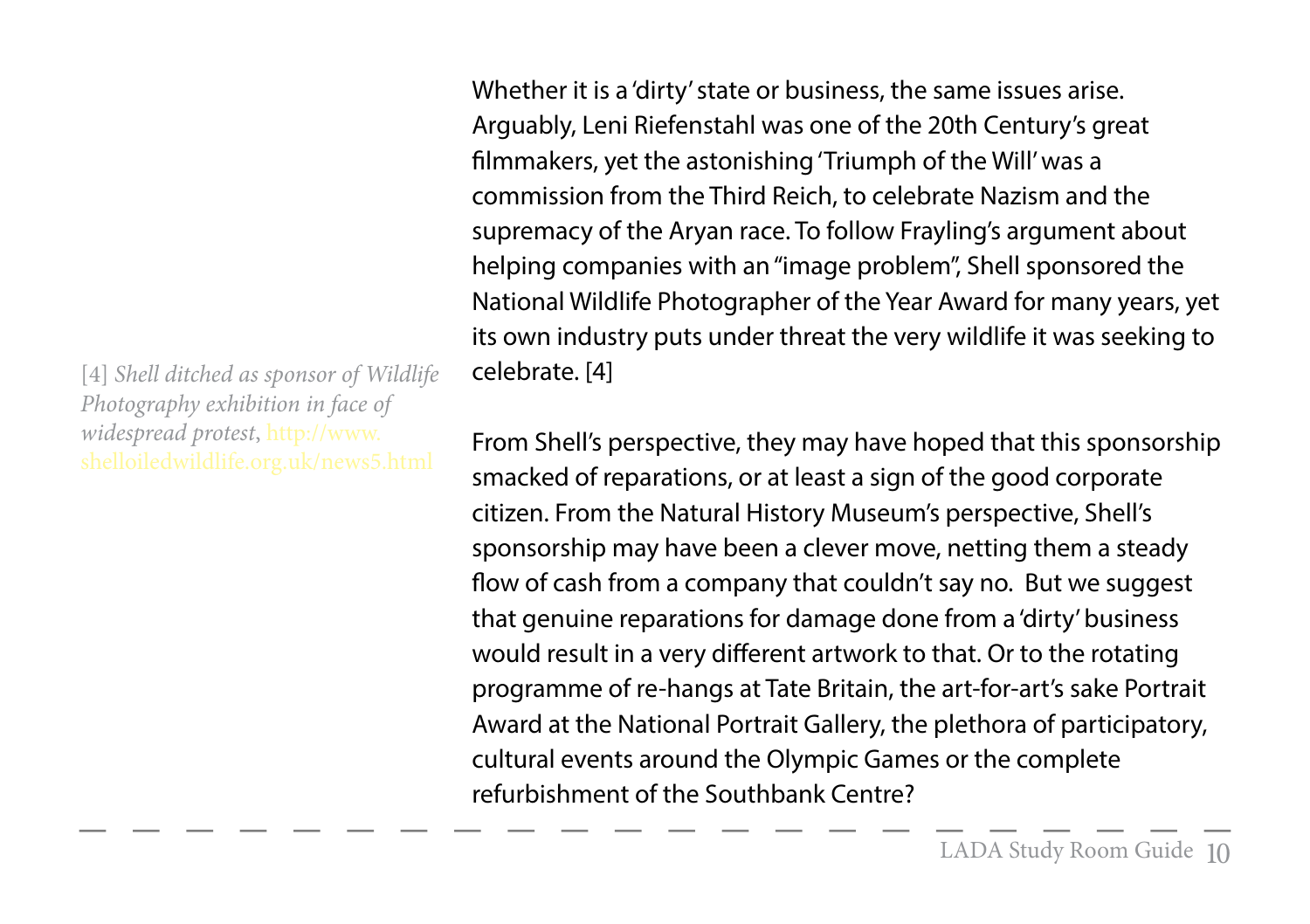[5] What are the tar sands, UK Tar Sands Network, [http://www.no-tar-](http://www.no-tar-sands.org/what-are-the-tar-sands/) Do hundreds of opera lovers being able to watch a BP-backed live transmission straight from the Royal Opera House on an outdoor screen, or thousands of school children taking part in 'BP Saturdays' really compensate for the devastation of the tar sands, where naked environmental racism is taking place. How does this 'good citizenship' make up for the lands that have been grabbed from First Nation Canadians, cancer from carcinogens in the air, soil and water that is epidemic, and pure boreal forest that is being scraped from the earth in an area the size of England, thanks to BP and Shell? [5]

We would argue it cannot and does not. This sponsorship is PR, greenwash, and a way of wooing the British public into a compromising acceptance, into turning a blind eye to what is really taking place, the activities that create the profit in the first place.

However, having been transparent about our views, the guide invites you to figure out your own values, to think critically about whitewash or greenwash and honourable, transparent relationships. To think carefully about the differences between the state and the private domain. The other big issue touched on in the guide is how the sources of support impact on the integrity of the art that is made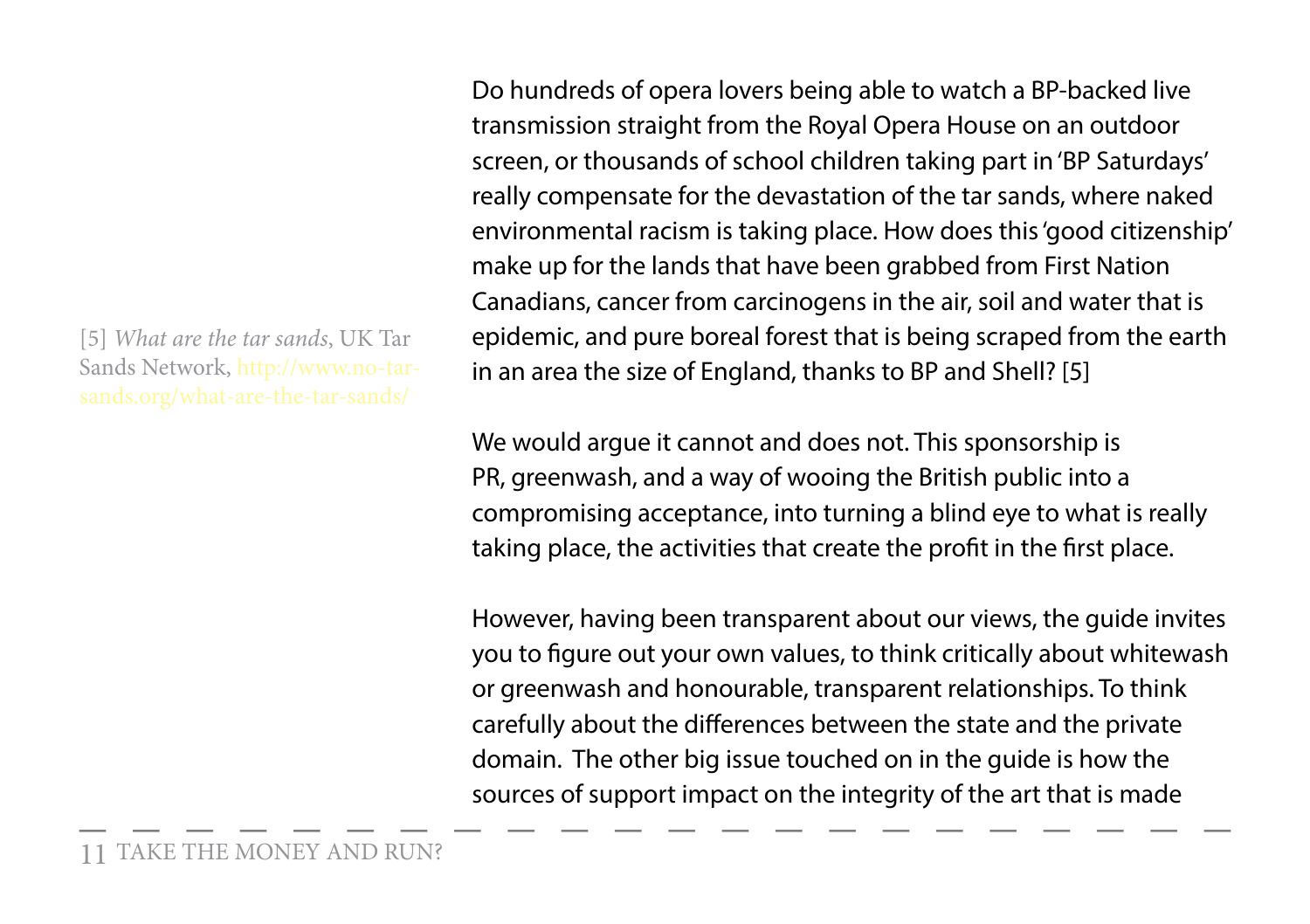or shown, and how it may or may not steer the very course of the work. In other words, censorship. Subtle or direct influence is always exerted by those financing the work. It's part of the deal. Whether it's the church, the state, the ruling classes with disposable income, businesses (or a collective where each puts a tenner in the pot). At its most pernicious, such influence can turn into self-censorship by artists and arts organisations. That's when it gets dangerous, but how do you spot this before it beds in?

The texts selected for this Study Room Guide therefore aim to provoke the reader to establish your own lines in a complex battleground, to ascertain your own limits - your overall position, and in more detail, who you would and wouldn't get into bed with for financial support, and why?

#### **1. Art for All: Their Policies and Our Culture**

First of all, although the focus is on corporate sponsorship, it's useful to problematise the State as arts funder, as at extremes, the State can be as pernicious if not more so than business. And Mary Warnock and Mark Wallinger's edited epic is a really accessible guide, produced during Blair-era Britain where the arts were on the

 $\#1$  Art for All: Their Policies and  $W_{Our~Culture}$ 

eds Mary Warnock and Mark Wallinger, 2000, Peer

LADA Study Room code: P0225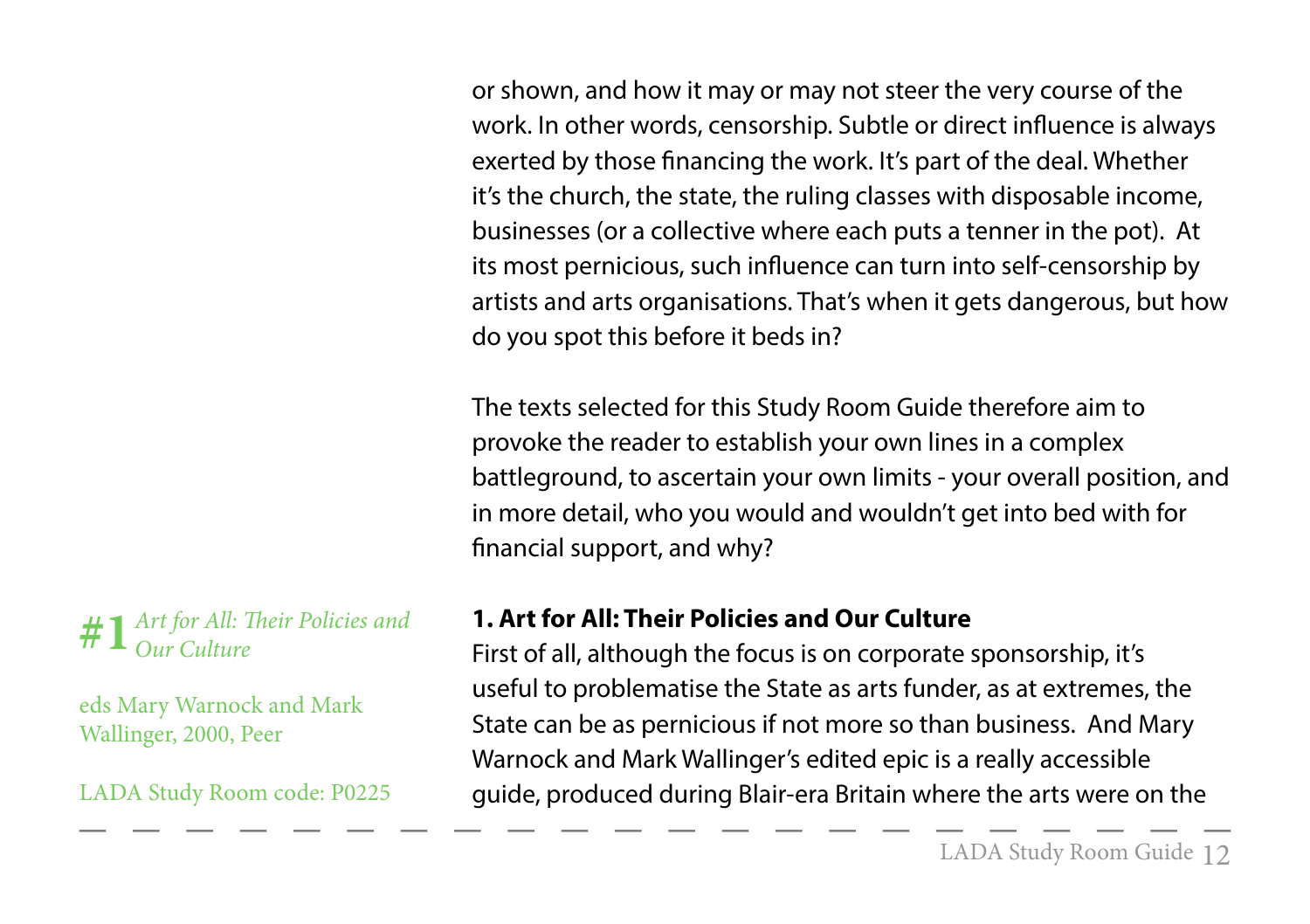one hand in a Golden Age of state funding, and on the other were forced to demonstrate their instrumental, social benefit in solving various ills identified by New Labour if they wanted a slice of the pie. Warnock and Wallinger have selected source documents to assist the arts to find a position.

Beautifully designed and full of facsimiles of fascinating policy documents as well as invited polemical texts and artworks submitted by current artists and commentators, 'Art for All' is an incredibly useful compendium on the minefield surrounding State ideology and the arts, especially with regard to instrumentalism: funding arts to fulfil a social engineering agenda.

The central tenet is that there is no such thing as neutral State funding. 'Art for All' includes documents which track how the Arts Council was founded and why, and how various policy changes have impacted on the arts, artists and audiences over the years.

You can read original documents outlining the Arm's Length Principle, established by the Arts Council's founder John Maynard Keynes, which was a mechanism to avoid direct governmental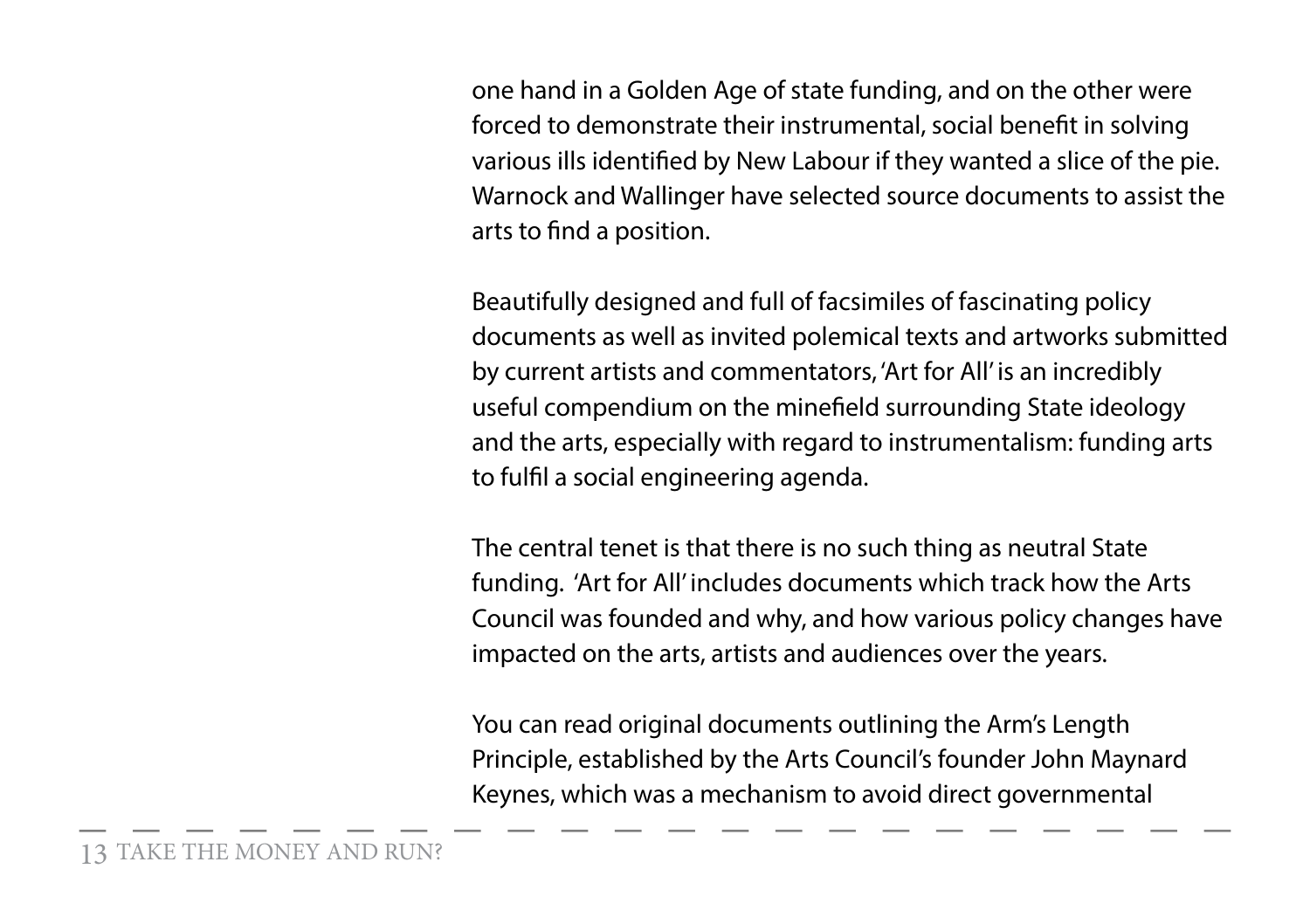control over the aims and content of art. The Arm's Length Principle meant that funds come directly from the Treasury to an independent Arts Council which itself decides what is art and what is not, and who is deserving of funding. There is no Ministry of Culture in the arm's length model. That's the whole point: government ideology is kept 'at arm's length' from culture, and government places direct trust in the experts. However, the book also provides testimony to the problems with this: that it can be and has been dominated by a closed circle of the 'great and the good' who move in the same circles and share the same values, invited onto the Council by each other to decide what art is.

Keynes himself believed, paternalistically, in the 'great and the good'. He believed they were empowered to be stewards, to know what was quality and what was not. But he also argued that there is nothing but danger once a "Ministry of Culture" is established, tasked with interpreting government policy through the arts. His generation had witnessed the results of this in the Soviet Union, and in Germany under the Third Reich, which albeit extreme examples, show how things can go once the State has this kind of power. Three years after the founding of the Arts Council, Orwell published "1984". The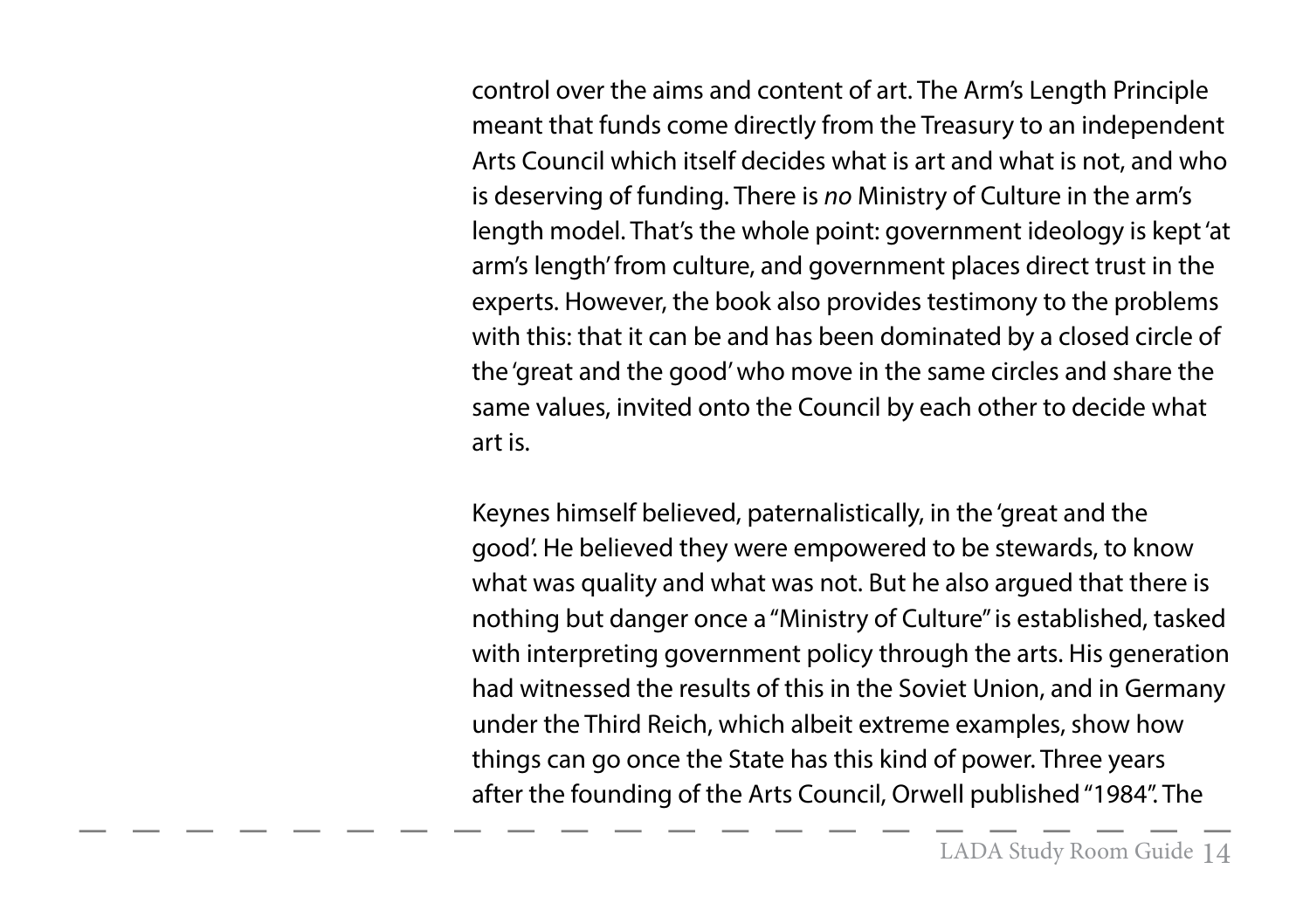protagonist works at the "Ministry of Truth" which is in charge of the press, media and the arts. This was (and is) a live issue.

Keynes would have turned in his grave therefore at the establishment by the Conservatives of the scary Department for National Heritage (1993), under which the Arts Council was forced to sit, gritting its teeth and engaging in a 4-year stand-off with the Tories. DNH was itself reorganised under New Labour in 1997 as the Department for Culture, Media & Sport (DCMS). With these new powers, New Labour set to work to make the arts meet their social agenda, which was a source of loud criticism, ironically from both the right and the left, although for differing reasons as 'Art for All' describes.

In the book, various contemporary artists and writers were invited to put their positions on questions of instrumentalism and cooption by state funding. Depending on the closeness of the fit between their values and the prevailing government's, any artists who succeed in being funded by the State can be coopted or feel coopted.

Then again, ideologically, others are approving participants. Some artists don't mind being coopted on the surface, if they can do what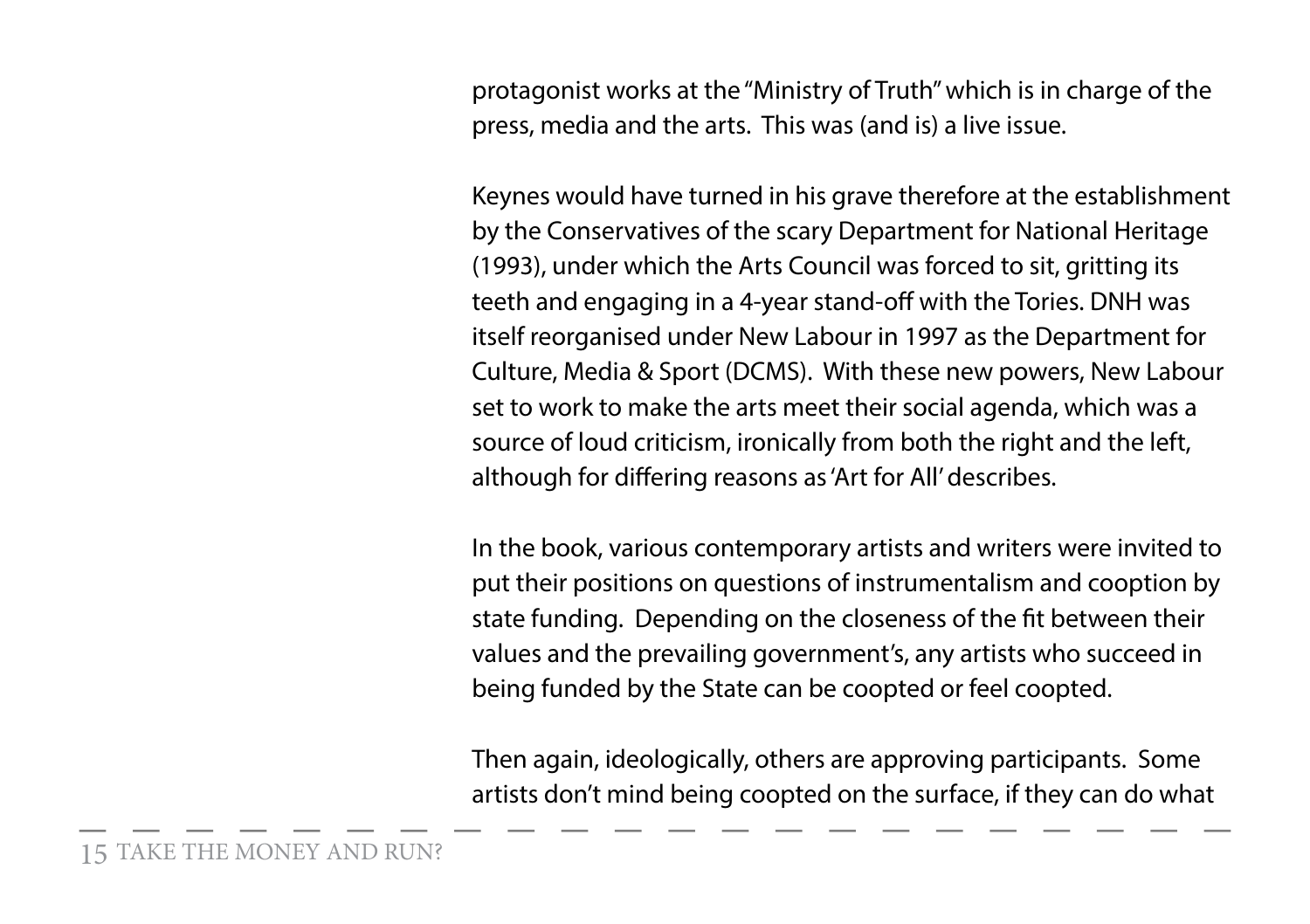The Arm's Length Principle and  $\#Z_{the \text{ Arts}}$ 

Harry Hillman-Chartrand and Claire McCaughey, 1989, American Council for the Arts, [http://www.](http://www.compilerpress.ca/Cultural%20Economics/Works/Arm%201%201989.htm%20) [compilerpress.ca/Cultural%](http://www.compilerpress.ca/Cultural%20Economics/Works/Arm%201%201989.htm%20)20 Economics/Works/Arm%201%20 1989.htm

LADA Study Room code: A0465

they want. Some take the money and run, and many others resist being coopted: they protest, refuse to participate, withdraw. Various artists and theorists in the volume refute completely the notion that art can be owned or controlled by the funder. Others argue the opposite. Browsing 'Art for All' is a useful reminder that at the same time as some of us are fighting the current cuts, State arts funding is in itself not necessarily a 'good', and that arts funding is a constant site of struggle. While focusing on the Blair years, the questions in 'Art for All' can be applied to any regime, and the reproduction of key policy documents usefully reveal how State cultural power operates. Did I say it's beautifully designed?

#### **2. The Arm's Length Principle and the Arts: An International Perspective - Past, Present and Future**

If you like models, and like thinking internationally, you'll get a lot from this.

Going international, Harry Hillman-Chartrand and Claire McCaughey published an analysis back in 1989 which is still really useful. Their research looked at how different countries fund the arts, on a sliding scale between the State and the private sector. They proposed four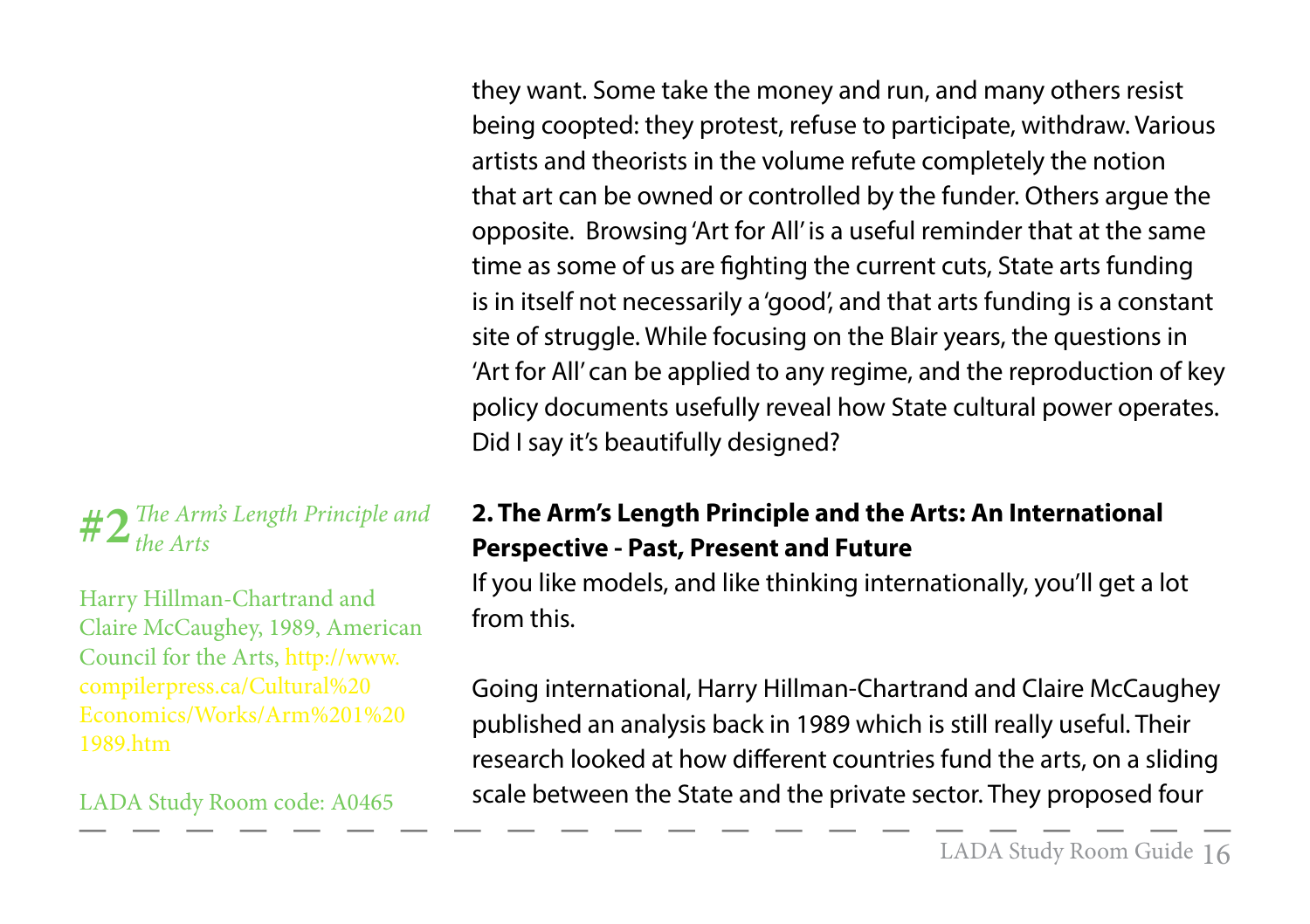ideological models: Facilitator, Patron, Architect, Engineer, although these terms themselves could do with some critique.

Their model moves at one end from the dominance of the free market, philanthropy and tax incentives as represented at the time by the USA (Facilitator), to total State control, which at that time was exemplified by the Soviet Union and China (Engineer). In the middle, the authors place the Arm's Length model represented by Britain at the time (Patron) and direct central government control over funding through a Ministry of Culture such as France (Architect).

Published in the USA in a book called 'Who's to pay for the arts?', the chapter is written at a moment when the role and values of federal arts funding in the US were a hot topic, fuelled by furious ideological objections from the dominant Republican right. President Reagan had attempted to outright abolish the National Endowment for the Arts (NEA) - the USA's Arts Council equivalent - when he came into power in 1981.

Later, federal funding of controversial work by Robert Mapplethorpe and Andres Serrano, and the case of the 'NEA Four' performance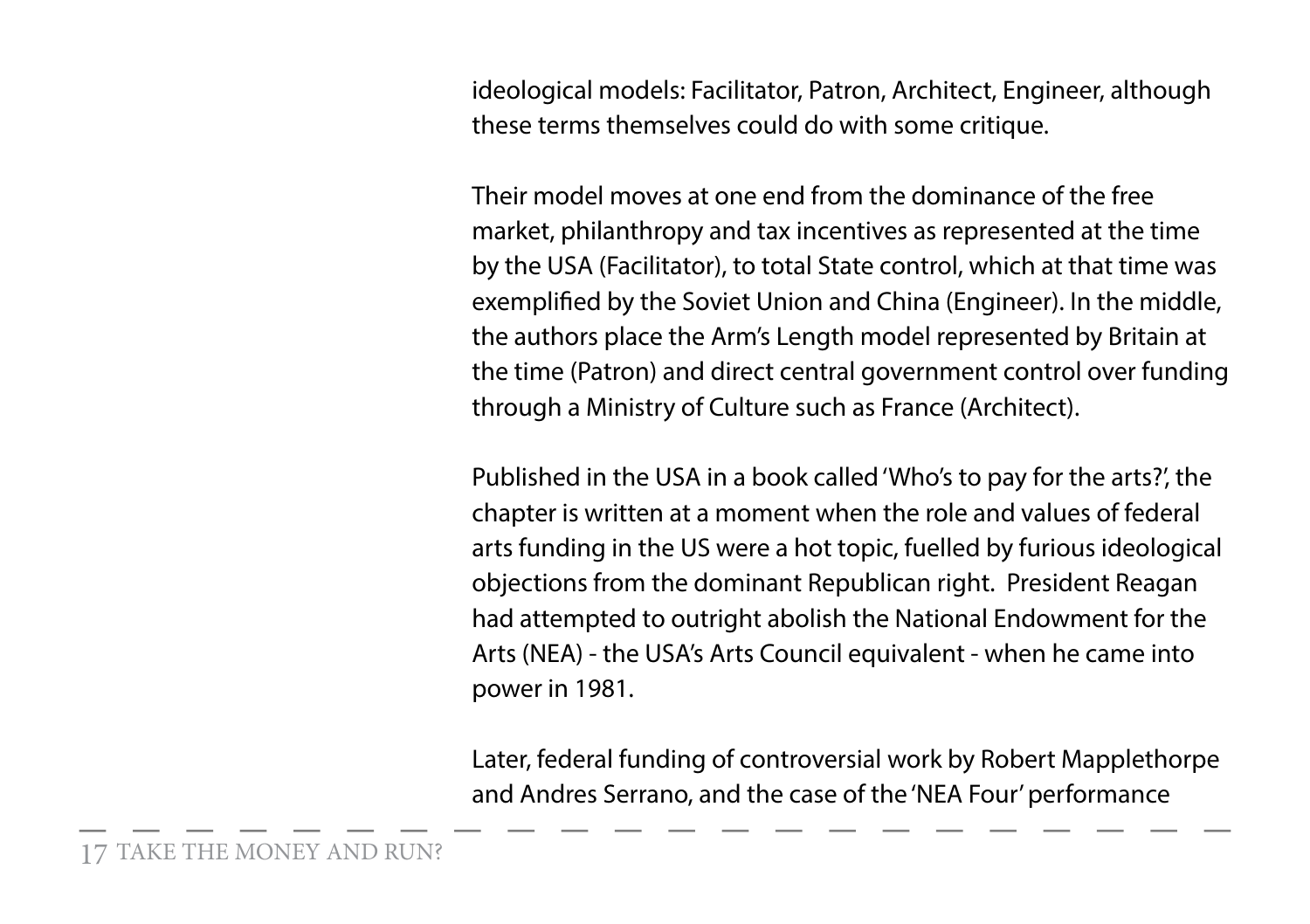artists would lead to further assaults on State support for the arts in the 1990s.

The value of this chapter today is that the four models and their underpinning analysis still stand, even if the countries cited have changed. In fact, it is fascinating and instructive to see how different national models have changed because of changing politics. As mentioned earlier, Britain was a pioneer and champion of the 'Patron' model from its founding in 1946 and had spread this model to the Commonwealth countries of Canada, Australia and New Zealand where it still stands. But as we have seen, Keynes' feared "Ministry of Culture" was brought in under a right-wing Tory party in 1993.

Reading this short chapter will help you think ideologically and systemically about sliding scales of public and private funding. Where do you stand? If you were born and brought up elsewhere or have lived and worked abroad, how did it work there? What model fits with both your politics and your aims as an artist?

Which moves us into tackling business and corporate sponsorship.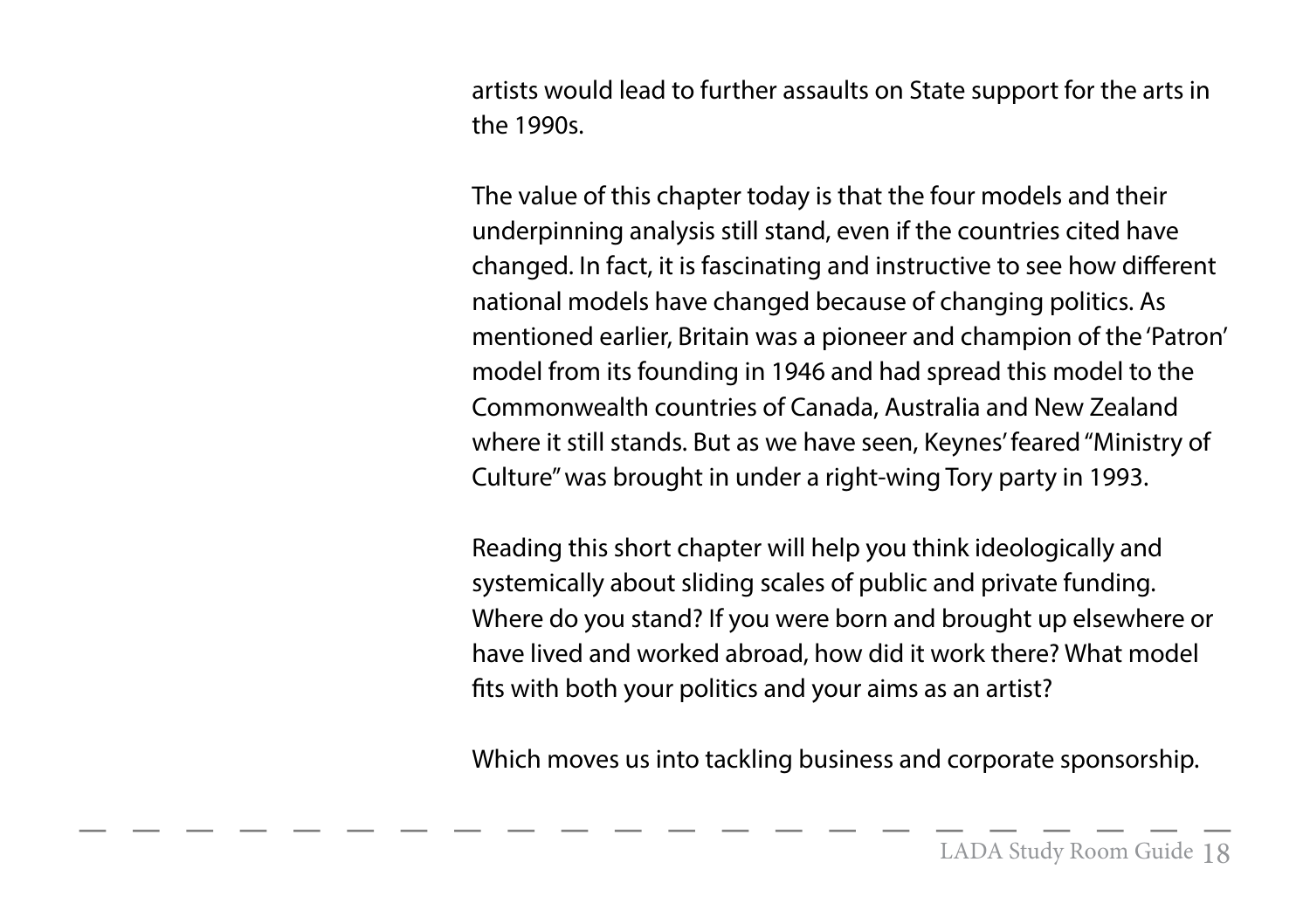

James Gilmore and Joseph Pine, 2009, Arts & Business, [http://www.](http://www.artsandbusiness.org.uk/Media%20library/Files/Research/aandb_be_usingarttorenderauthenticity.pdf%20) [artsandbusiness.org.uk/Media](http://www.artsandbusiness.org.uk/Media%20library/Files/Research/aandb_be_usingarttorenderauthenticity.pdf%20)%20 library/Files/Research[/aandb\\_be\\_](http://www.aandb_be_usingarttorenderauthenticity.pdf) [usingarttorenderauthenticity.pdf](http://www.aandb_be_usingarttorenderauthenticity.pdf)

#### LADA Study Room code: P1811

[6] Our History, Arts & Business,

#### **3. Using Art to Render Authenticity in Business**

You're not supposed to read this one. You're not the target reader. So that's why you need to. In 1976, uncannily presaging the coming of Thatcherism in '79, the Association of Business Sponsorship of the Arts was founded, "based on a model developed in New York by David Rockefeller [of the oil dynasty]. The first organisation of its kind, ABSA pioneered business sponsorship of the arts in UK, which in 1976 was worth £600,000. By 2009, that figure had risen to £686 million." [6]

Now called Arts & Business, they remain the leading research and advocacy agency, and have been long-standing directly-funded clients of the Arts Council. Given the current cuts and the big push to philanthropy, in some ways their time has come. It's possible that within a decade, the Arts Council will finally be abolished, or that its function will be reduced to being purely administrative. We will be left with nothing between us and a Ministry that will be pushing philanthropy in the US model outlined above. DCMS will employ the arts policy-makers, while agencies that support arts organisations in developing skills in fundraising from business and philanthropists will flourish.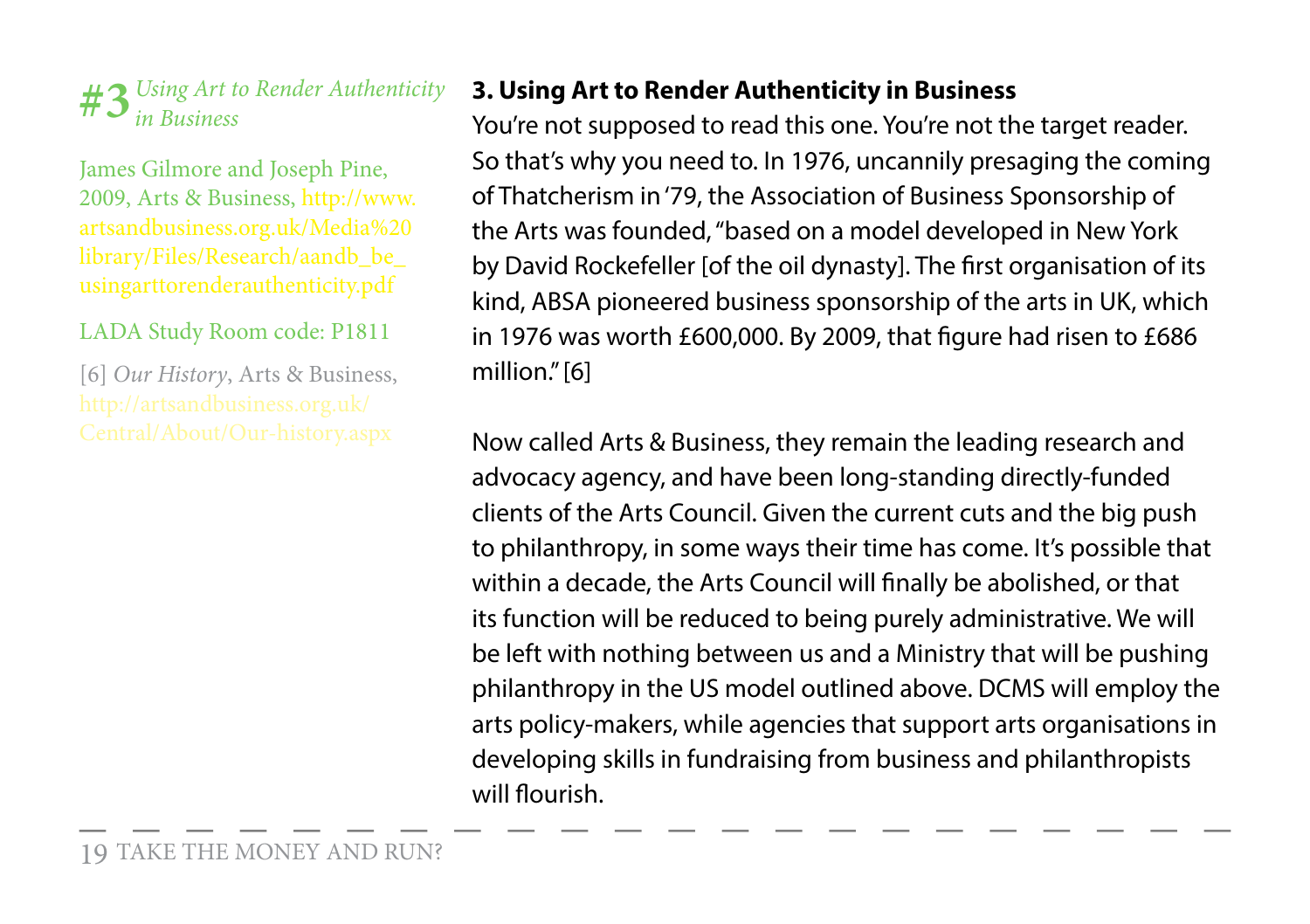We shouldn't be surprised at A&B's consistent foresight. They have remained ahead of the game when it comes to fostering business philanthropy. This is an outfit run by very smart, well-connected people whose fit with the Thatcher, Blair and coalition years could not be more snug. Perhaps too snug? In the marketisation of the arts, A&B's monopoly could be seen to be a problem: they too have seen their yearly ACE grant reduced from £4million in 2008/9 to £1.9million 2011/12, to a total cut in 2012/13.

The secret of their success lies in language: successfully selling the view that business sponsorship is good for business, good for the arts, and good for society. They are masters of speaking to business seductively of the benefits of the arts; and of grooming mainly the big arts organisations and projects to feeling comfortable with the private sector. Platform has approached them several times over the past 15 years on ethics, most recently at the ICA event mentioned earlier. The answer has always remained the same: they are not concerned with advising arts organisations on ethical issues, or on how to develop ethical fundraising guidelines, seeing it as outside their remit.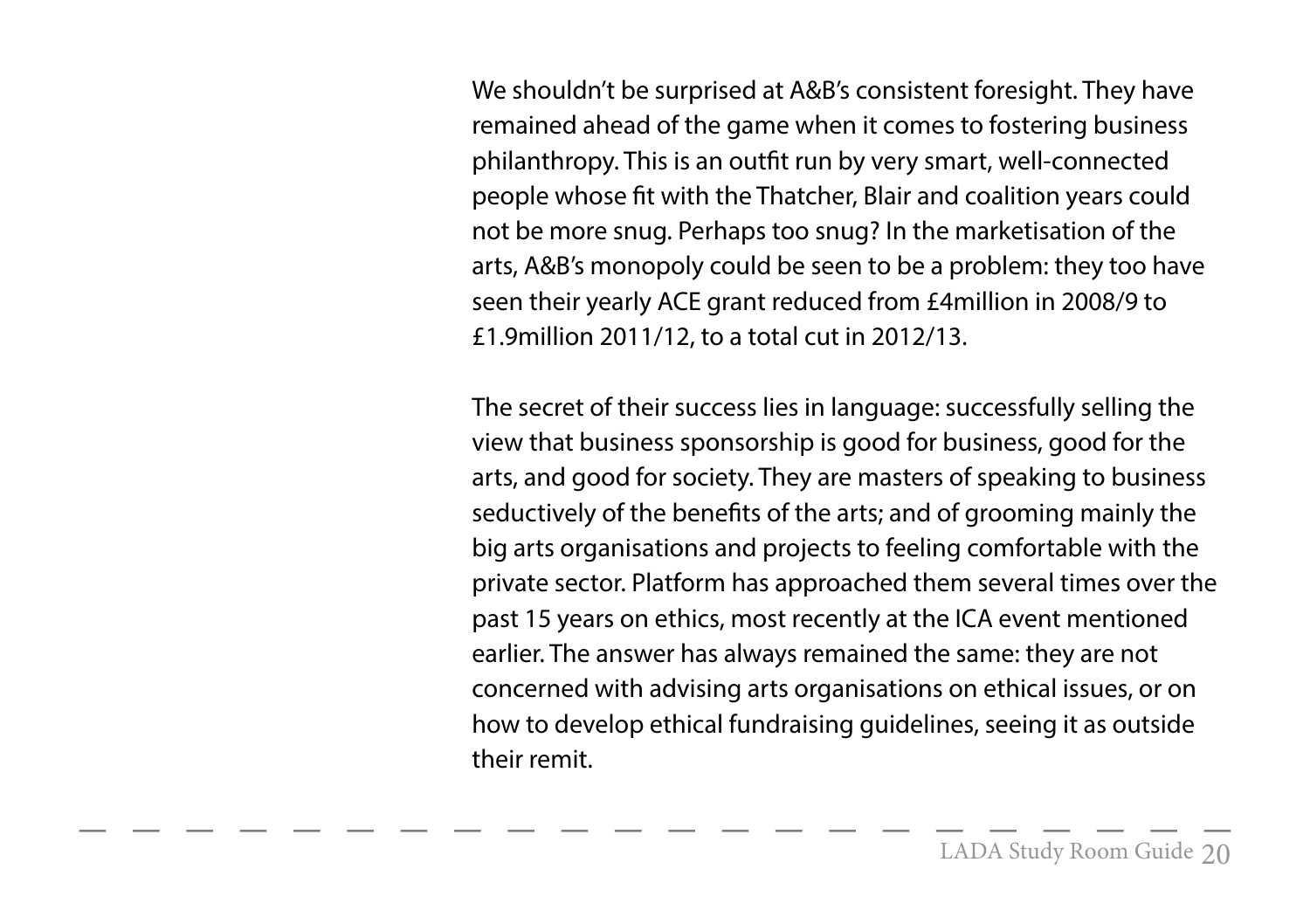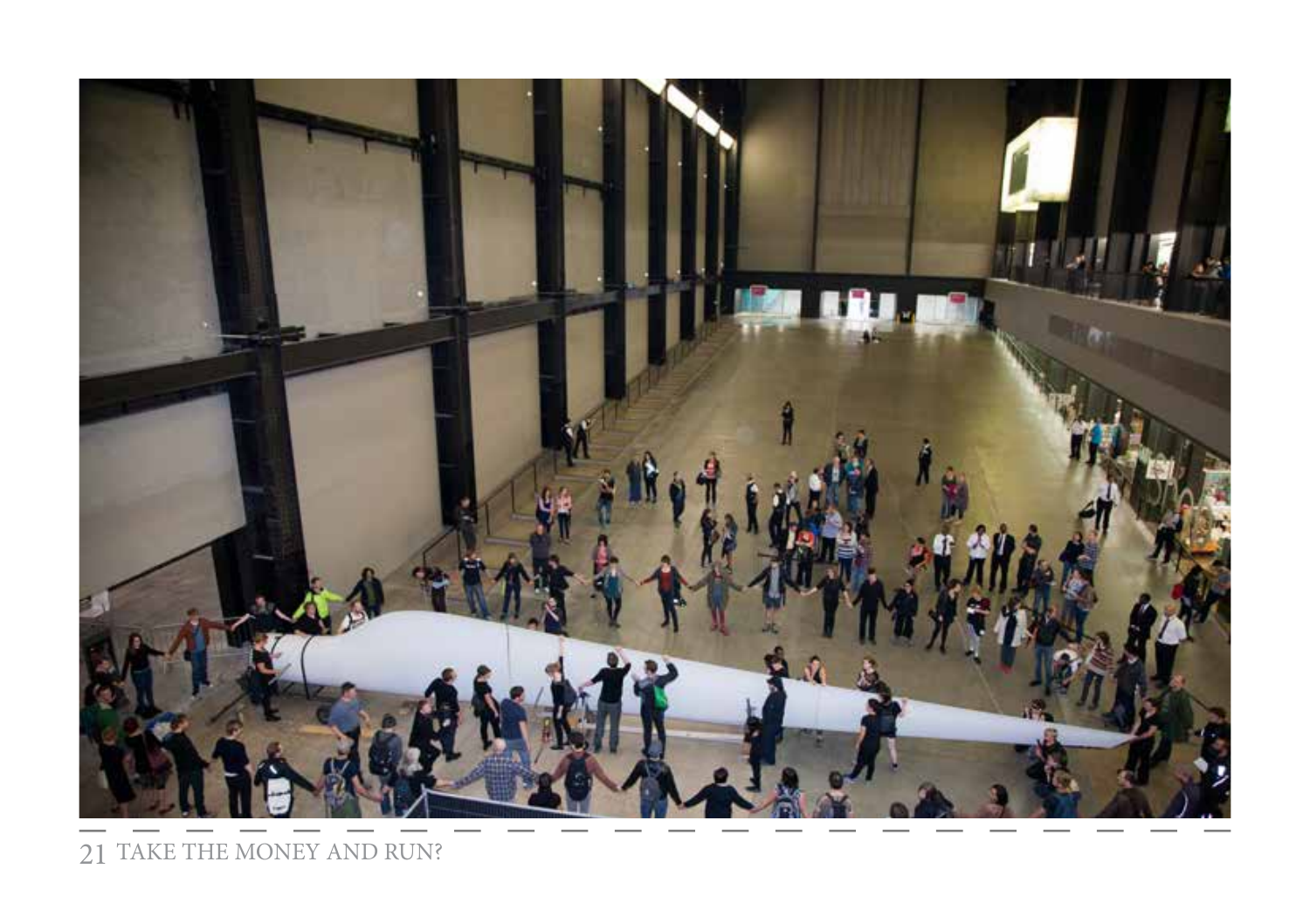In December 2011, A&B joined forces with Business in the Community, 'returning to their business roots', as they put it. And this is a big clue.

Out of the many publications which could be selected for the Study Room, we chose this one because of the starkness of the title. 'Using Art to Render Authenticity in Business' comes from two economists James Gilmore and Thomas Pine, whose books 'The Experience Economy: Work Is Theater & Every Business a Stage' (1999) and 'Authenticity: What Consumers Really Want' (2007) were totally innovative and have made a big impact on business practice. Their phrase 'experience economy' has entered business language, so we should perhaps fear what they hope for below.

In their essay for A&B, they assert that "Goods and services are no longer enough; what consumers want today are experiences memorable events that engage them in an inherently personal way. But in a world increasingly filled with deliberately and sensationally staged experiences, consumers choose to buy or not buy based on Liberate Tate, The Gift, 2012, **how real they perceive an offering to be."** 

Photo: Martin LeSanto-Smith

LADA Study Room Guide 22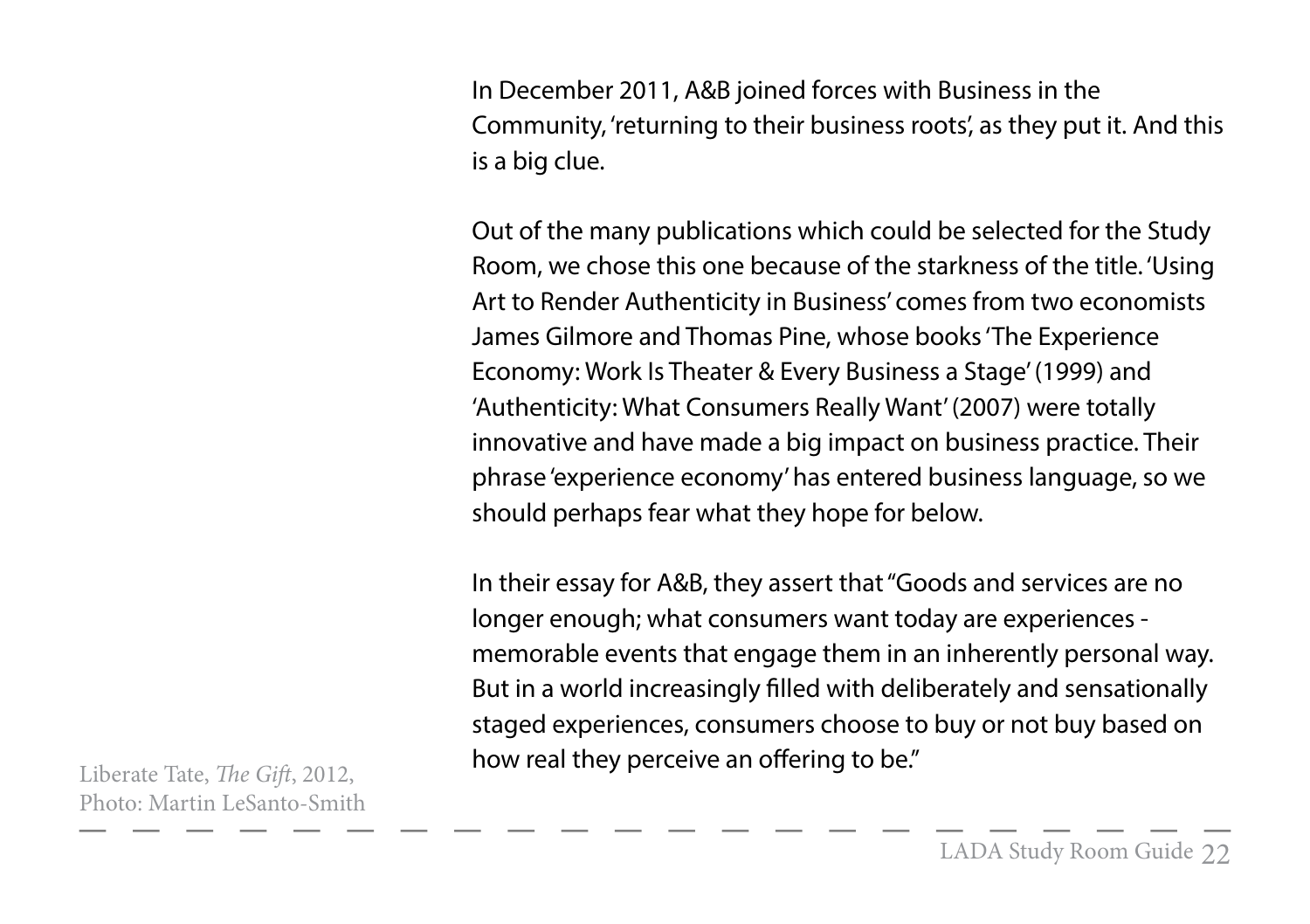[7] pp.12-3, Using Art to Render Authenticity in Business, Arts & Business

"Whether examining the world of business or the world of art, authenticity is becoming the new consumer sensibility...While authenticity has long been the centre of attention in art, it is now time for companies to understand, manage and excel at rendering authenticity. Indeed, 'rendering authenticity' will one day roll as easily off the tongue among executives and managers as 'controlling costs' and 'improving quality'...The management of the customer perception of authenticity becomes the primary new source of competitive advantage - the new business imperative." [7]

The chapter goes on to present models and definitions that flesh this out. There is quite a lot of jargon, which means that some of the time it feels like a form of hypnosis, or perhaps the 'doublethink' of Orwell's dystopia. The recognition that it is all about framing and perception is not new in business. What is new and scary for the arts is that A&B are promoting this to prospective arts sponsors at a time when the arts are vulnerable, being pushed towards sponsorship from behind.

The central issue at stake is the complete hijacking of 'authenticity'. Authenticity cannot be rendered, manufactured or faked. It cannot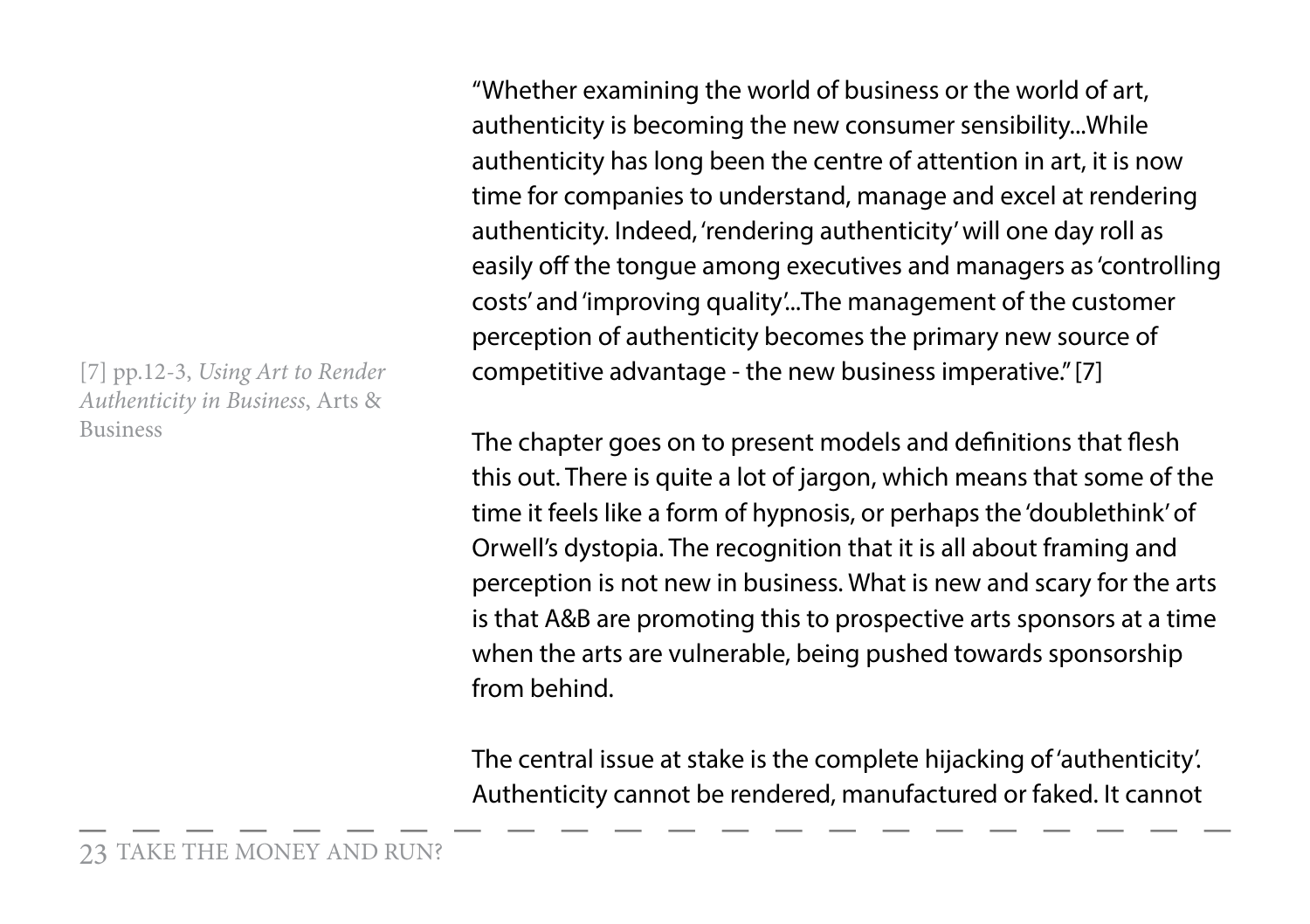be delivered. It cannot be guaranteed. A myriad of factors create authenticity, and any one factor which is out of kilter can take it away. More importantly, it is also a matter of who is doing the judging. What's authentic for you may not be for me - which is precisely the point.

That A&B are no doubt influencing the development of the Arts Council's new strategic philanthropy funds should add fuel to the anti-cuts lobby. An irony is that while the instrumentalisation of the arts in the service of New Labour's agenda caused outcries from the right, the push towards business sponsorship - itself a feature of right-wing ideology - is equally instrumentalising of the arts.

But this time it is in the service of business profit. How long will it be before the Arts Council's Grants for the Arts programme or their core support for 'National Portfolio Organisations' requires not only match-funding but funding from business? This is going to become a new battleground for many more arts organisations and artists if the government's current plans go ahead, so now is a good time to get to grips with A&B's philosophy via their comprehensive website. We need to equip ourselves.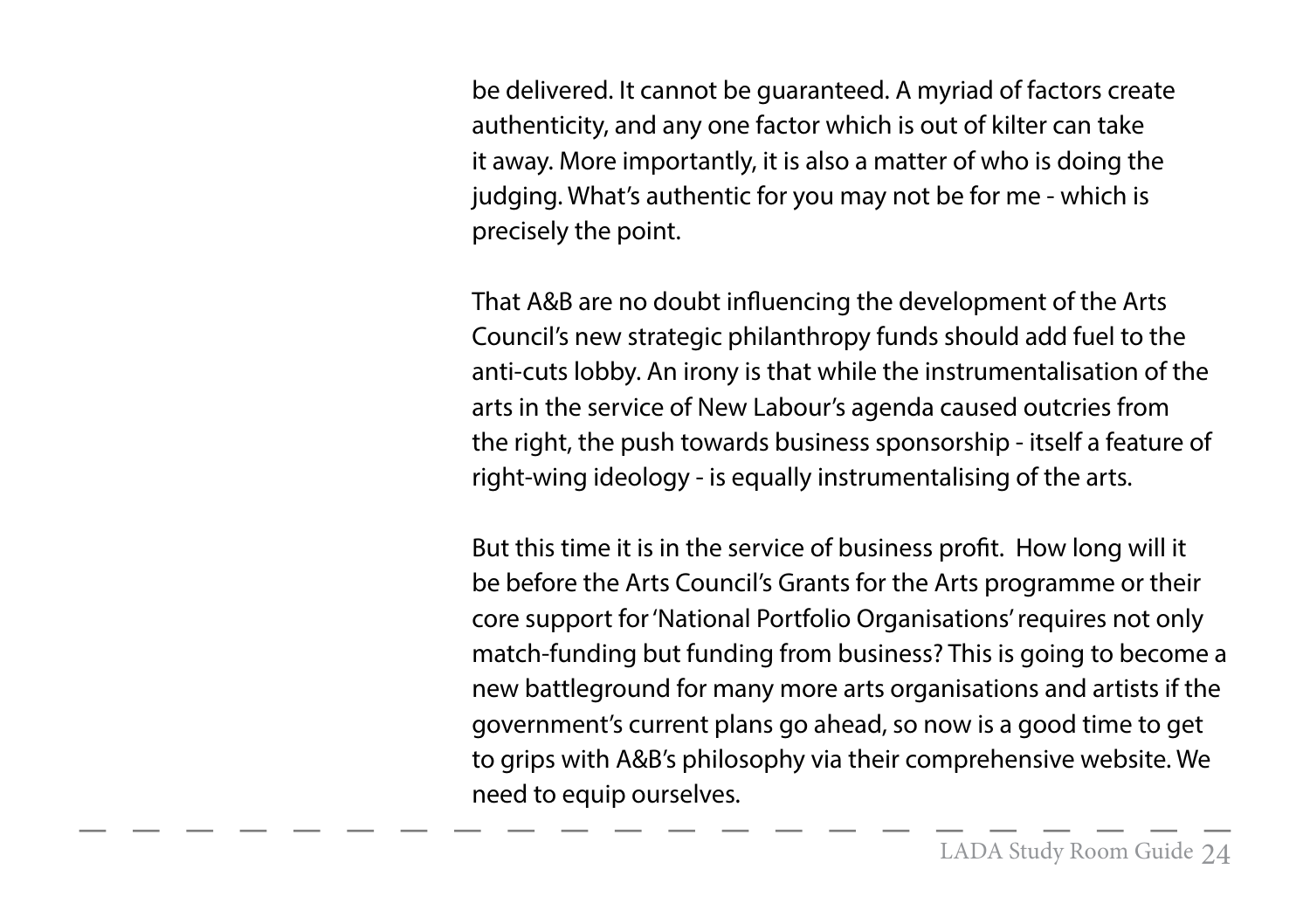

Hans Haacke and Pierre Bourdieu, 1995, Polity Press

LADA Study Room code: P1741

#### **4. Free Exchange**

If you read one thing, read this. If you can read two things, read this and 'Using Art to Render Authenticity' above, back to back.

US-based artist Hans Haacke and sociologist Pierre Bourdieu first published this highly readable conversation on the impact of sponsorship and censorship on the arts in 1995. This era, as mentioned above, was a decade of furious struggle in the USA over ethics, federal funding, censorship, and private sector sponsorship, and sets a vivid context for their exchange. Haacke's art practice is to take on and unpick systemic structures of power - be they State, business or culture - and reveal them through visual/sculptural interventions, subversions of signs and codes. Bourdieu's is to create analyses of how power operates, and his ideas on cultural, social and symbolic capital, and symbolic violence have influenced a generation.

Haacke may have been more quiet of late (he is nearly 80), but his many infamous pieces affronted and disrupted the artworld's closed circuits in the 1980s and 90s. For example, Metromobiltan (1985) and Freedom is now going to be sponsored - out of petty cash (1989) were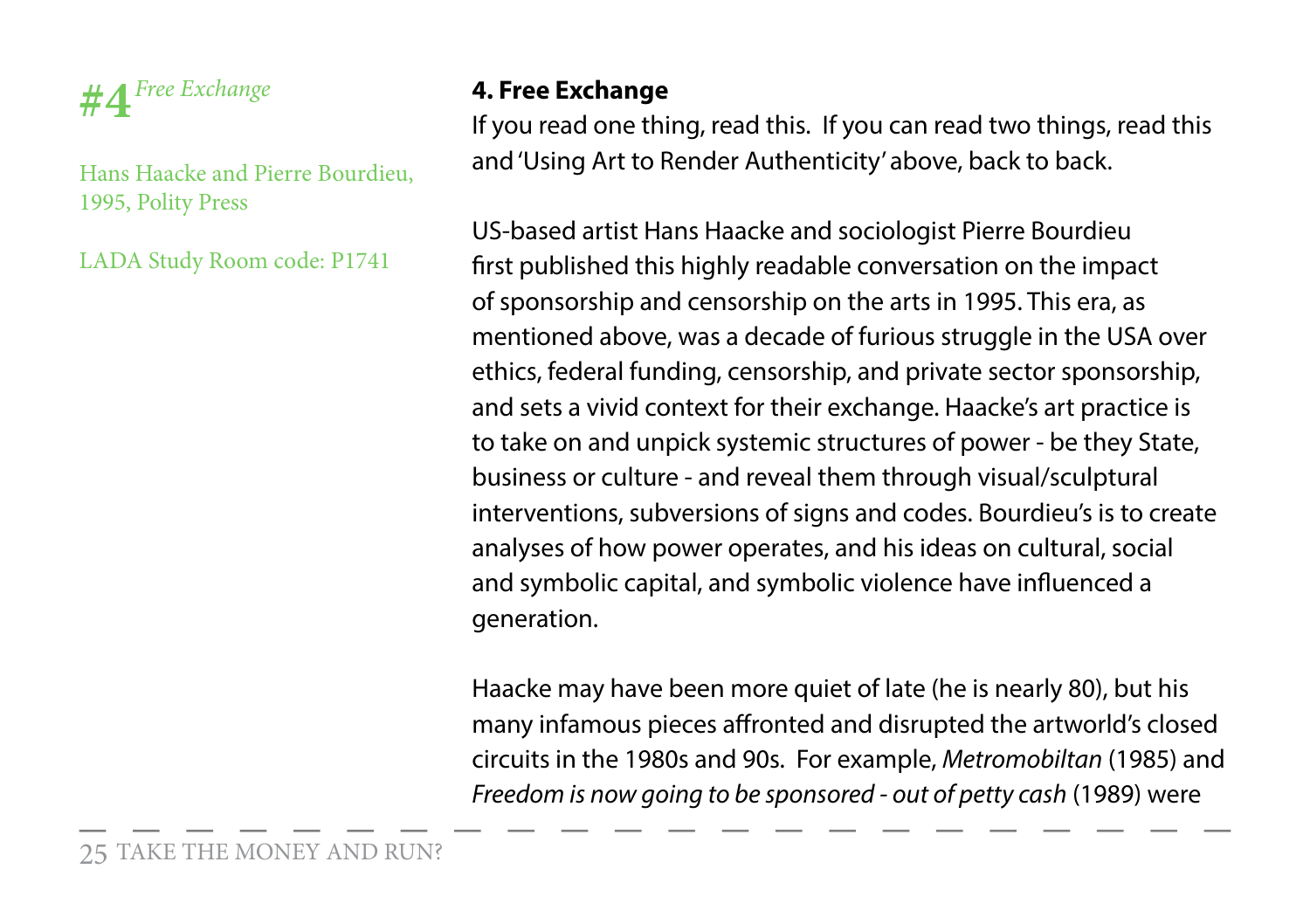

Hans Haacke, Moma Poll,1970

political dynamite. In these pieces he takes on former oil giant Mobil and Daimler-Benz (as it was called then), as well as questioning State oppression and national institutions. Haacke was born in Germany in 1936 and like all his generation, had to grapple with the trauma of his country's recent past, a past in which he played no part but would bear the scars anyway. Carrying this, he moved to the US in his 30s and also brings a wider European critique to bear on his involvement with US cultural norms.

Haacke is highly articulate, with Bourdieu playing supportive interlocutor (which is interesting in itself). This short book is a gripping romp through issues including censorship, the media, the role of the artist, corporatisation of culture, and has section titles such as 'In the State's noose', 'Sponsors who know the tune' and 'Real simulacra', foreshadowing comments made in the previous review on Arts & Business. We get some useful history, some cracking stories from his work, but perhaps most interestingly, they talk about what makes an artwork a successful political and artistic intervention, and how to manipulate the media as part of this. Given the recent economic climate, it's no wonder that the book was republished in 2005, although it would be great to have an updated foreword.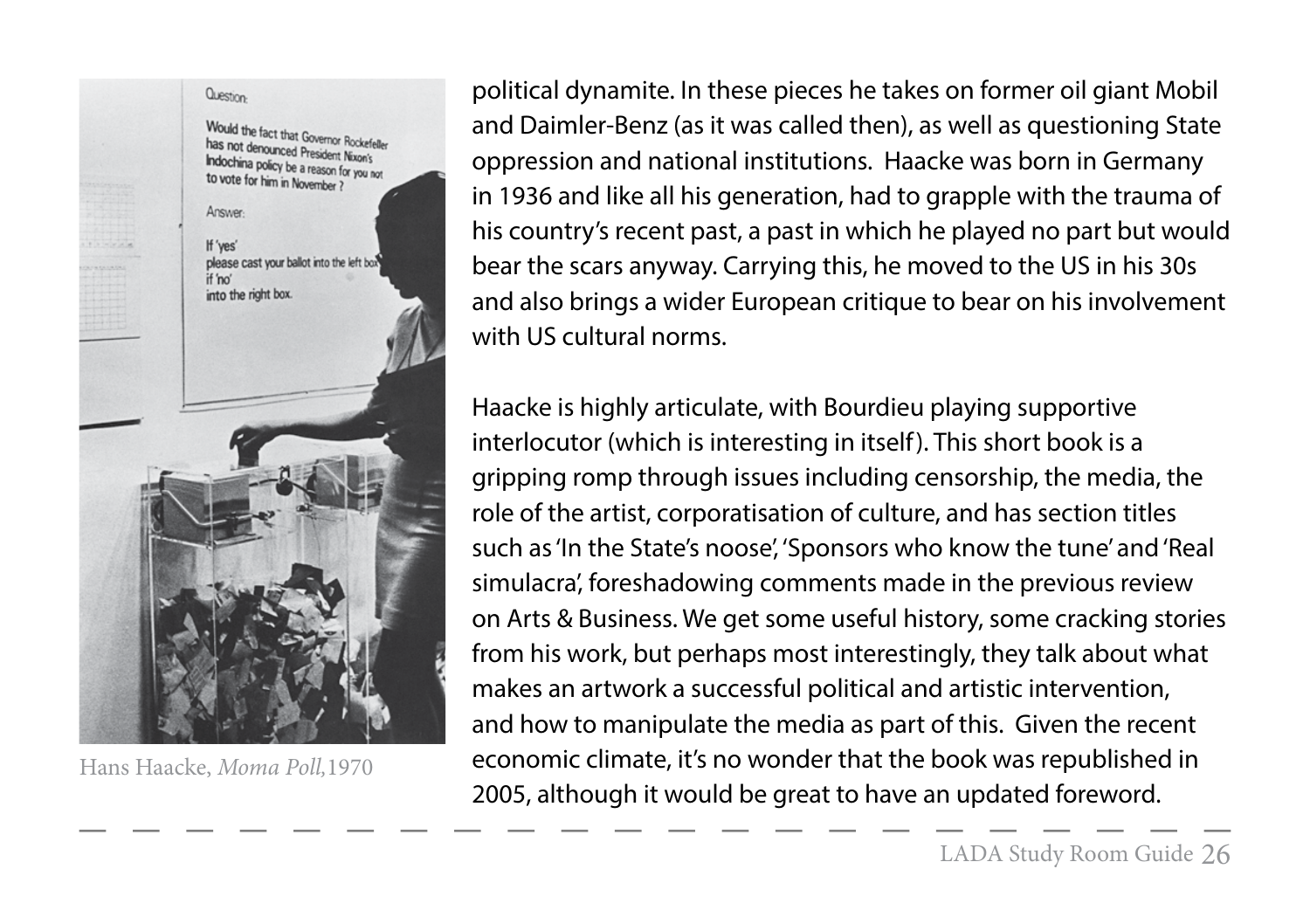

Chin-Tao Wu, 2003, Verso

LADA Study Room code: P1757

**5. Privatising Culture: Corporate Art Intervention since the 1980s** This book is a key text. Quite simply it is brilliant, a tour de force packed full of brilliantly useful case studies and analysis. As Art Review put it, "Wu has written as good an account as you will find of the sly, disingenuous ways in which free-market capitalism infiltrates art." It has the same momentum as a thriller, which says a lot. Part of the thriller quality is the sheer, jaw-dropping nature of the quotations that Wu has gathered, from executives and corporates themselves, on the role of arts sponsorship for business.

Chin-Tao Wu mainly focuses on the visual arts in Britain and the USA, and takes us up to 2002, but what she reveals through careful research is absolutely critical for us today, wherever in the world you are from, and regardless of artform.

She opens with some historical background on State and arts funding in both countries, which is as good a summary as I've read anywhere. The chapters on enterprise culture are incredibly precise about how this has been fostered, and the mechanisms of power which operate, such as trustees, directorships etc.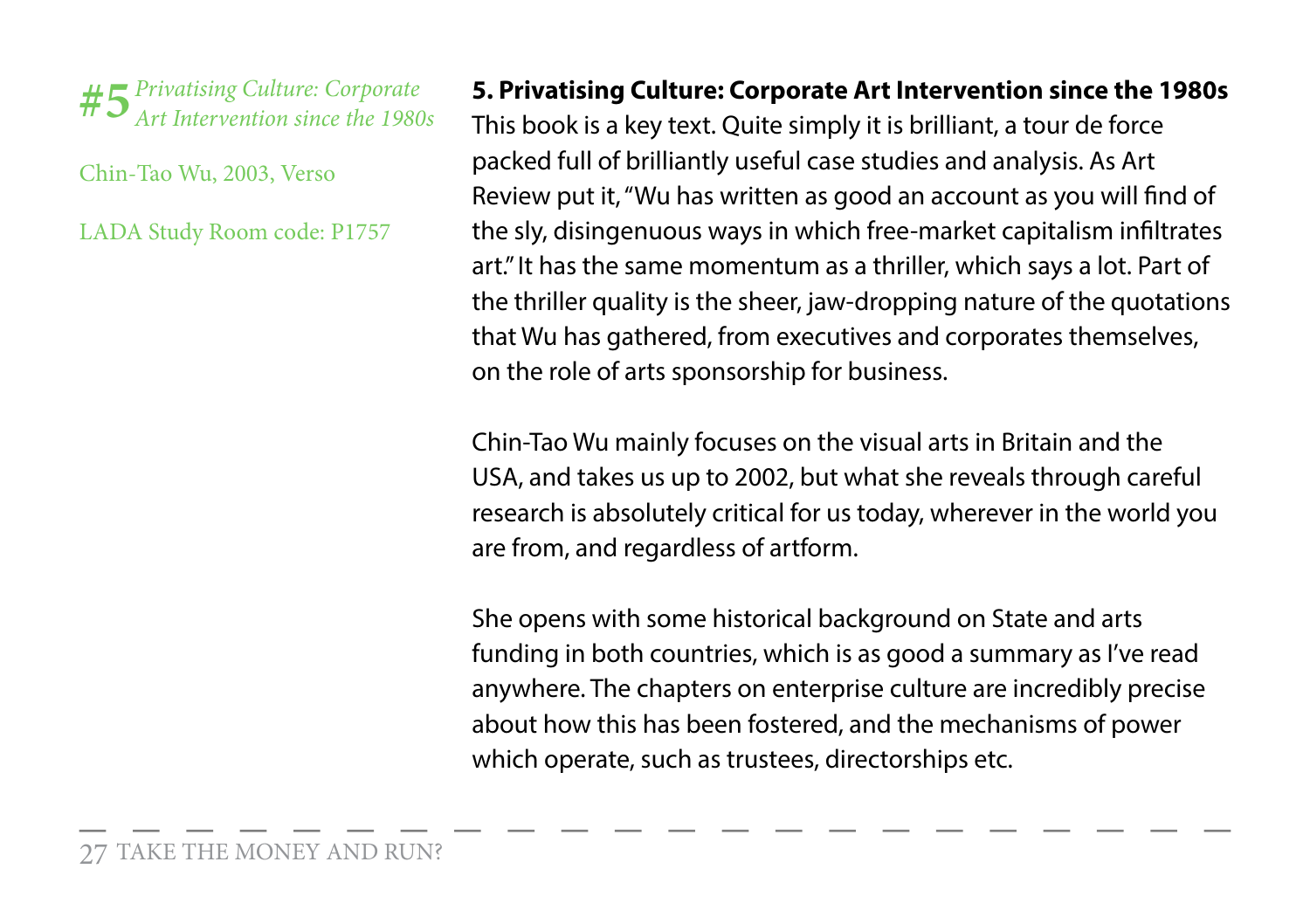She goes on to look at the function of corporate investment in art, specifically in relation to collecting, but also the role of awards and prizes in their PR mix. She examines the distinction between the sponsorship of an existing arts institution, and when corporates themselves set up their own arts institutions, such as the Whitney Museum of American Art at Philip Morris.

Her conclusion is trenchant, sounds an alarm, and calls for action: "Signs of impending strain within the system are admittedly few and far between, but it may well be that one day sites of resistance will form to question and challenge what for the present remains the dominant order." [8]

It's worth emphasising too that 'Privatising Culture' is by a Taiwanese female intellectual. Wu had to contend with the forces of Eurocentric snobbery to complete this landmark text, as she explains: "Is this a book written by the Other? Someone with a Chinese name writing about contemporary British and American art and culture is bound to raise a few eyebrows, and I have frequently been asked questions about my background and the qualifications I have to deal with my chosen subject." [9]

[8] p.304, ibid.

[9] p.1, ibid.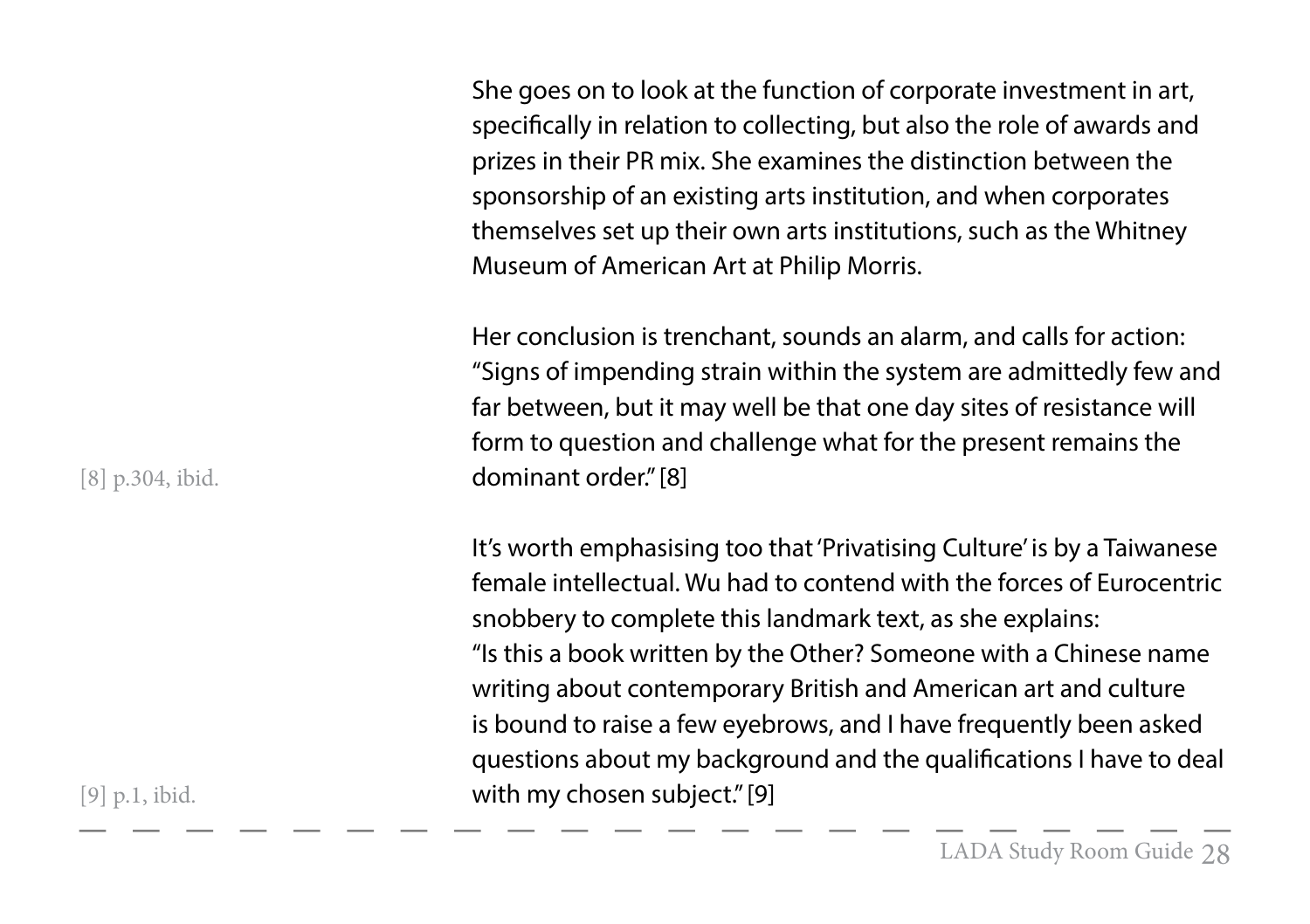That Chin-Tao Wu feels it necessary to describe this reveals just how engrained it is for Europeans and North Americans to assume they are entitled to write about any part of the world they choose. But when the favour is returned, surprise or worse is registered.

I would contend that part of the book's power lies not only in its rigorous, well-articulated research but also its freshness, the scene viewed from a distance. Many arts policy books seem to spiral inwards in a sequence of culturally-specific, self-referentialities. This book explains itself clearly to any reader from any cultural, national, or political background who wants to know. It's a rare gift, and that's why it's a brilliant critical tool.

### **6. Changing the Performance: A Companion Guide to Arts, Business and Civic Engagement**

Here's a more complicated book, and it's trickier to summarise as a result. It is intended on the one hand as a fundraiser's handbook, but interestingly delivered through the biography of one organisation's experiments. It contains models, templates, and how-to guidance, as well as the narrative tracking the lessons of London International Festival of Theatre's (LIFT) strategy with business sponsors.

Business and Civic Engagement **#6**Changing the Performance: a Companion Guide to Arts,

Julia Rowntree, 2005, Routledge

LADA Study Room code: P1600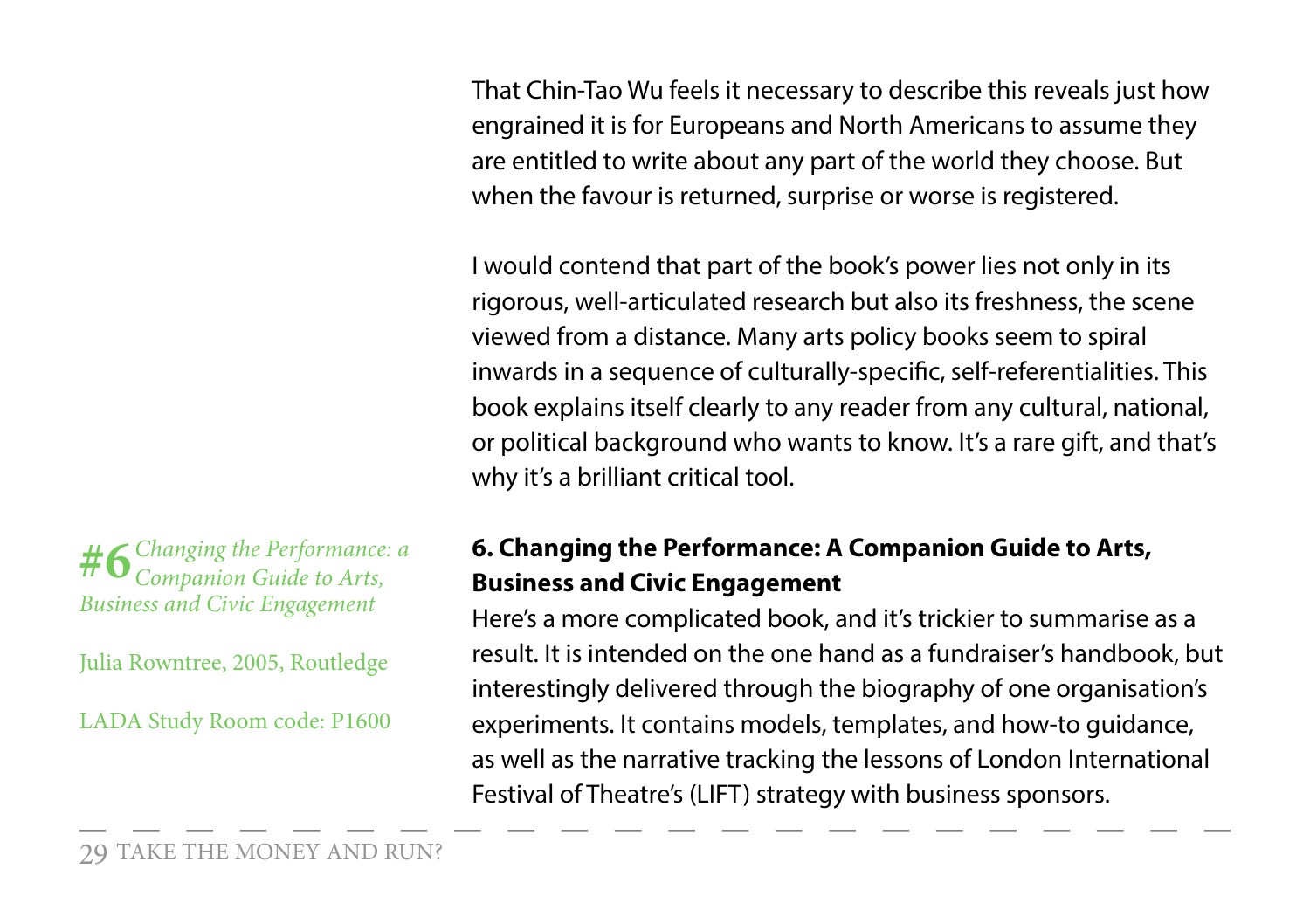LIFT's work heralded a revolution: by being the first to bring theatre/performance groups from across the world to London, it astonished audiences and critics alike. LIFT's festivals disrupted the then complacently-held idea that British theatre was the best in the world and that Shakespeare was the ultimate expression. It exposed an inward-looking, white-dominated theatre public to startling new forms of dramatic arts, and in so doing brought big, new, younger and diverse audiences to its work. Many of the theatre groups had never before left their countries, and many were from countries whose economies were very vulnerable, some subjected to harsh regimes. In other words, LIFT had no interest in bringing the usual suspects, from usual-suspect countries, and every interest in disrupting dominant norms of who could 'do' theatre and who could not. This is important as will be seen.

The book starts in the mid-1980s when Development Director Julia Rowntree, the author of the book, began working at LIFT, and tracks up to 2005. It's worth remembering that in the Britain of the 1980s, business sponsorship was fairly nascent and unsophisticated, even for the big arts organisations. It usually boiled down to securing a lump of cash in exchange for a logo on publicity, invitations to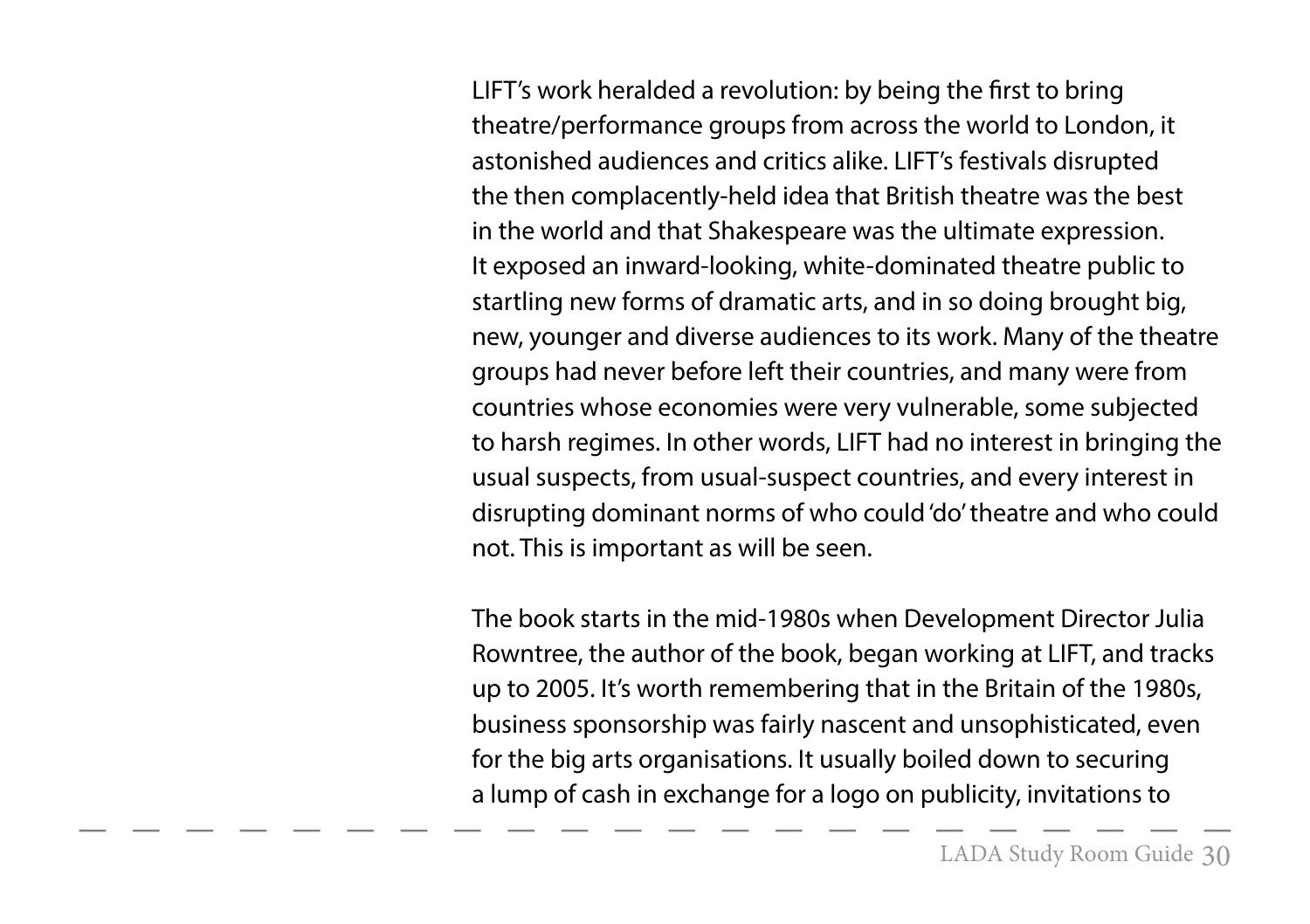the opening, or some free tickets, then an expectation that both parties would leave well alone. This was business sponsor as trusting benefactor. The 'Experience Economy' was to come years later.

It was in this context that LIFT's journey with ethics and business sponsorship was a pioneer, attempting to grapple with a deeper form of exchange, one primarily about mutual values and meaningmaking, and only way down the line about helping the company's brand. LIFT's overriding concerns were to maintain the integrity of the artwork, the integrity of the artists, while having rounded, nuanced, honest and real relationships with sponsors. Everybody would learn.

'Changing the Performance' tracks the early years, and culminates in a description and analysis of the innovative 'Business Arts Forum'. The Forum was backed by the Financial Times, and run by Julia alongside Charles Handy, noted philosopher/guru of business and organisational management, and author of dozens of influential books including 'The Empty Raincoat'.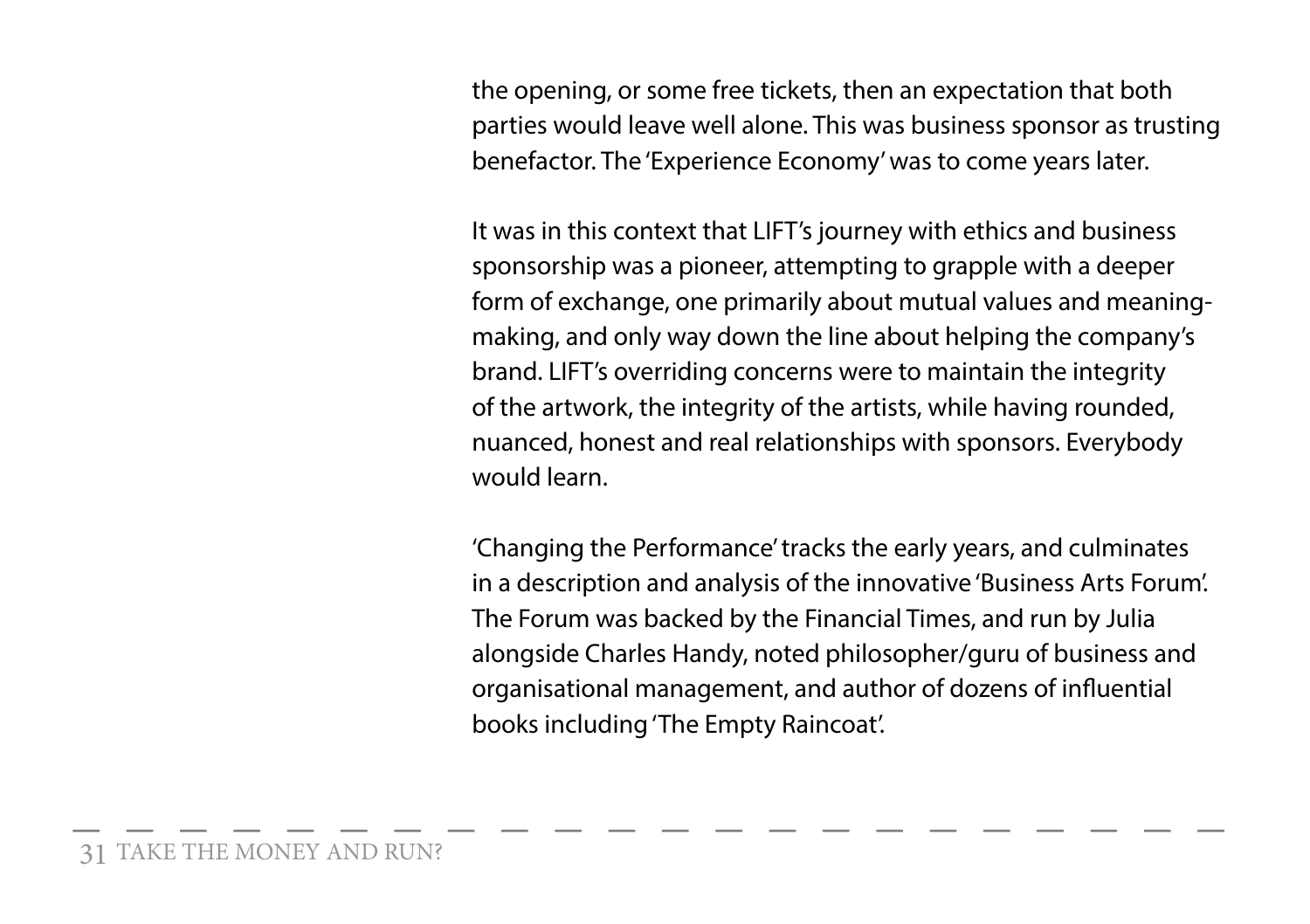

Guerilla Art Action Group, Call for the immediate resignation of all Rockefellers from the Board of Trustees of MOMA,1969

Through the Forum, business sponsors' senior management - not the PR, community or corporate sponsorship staff - were required to engage in watching the performance, and then meet with the artists, directors, students and others in a closed session after the show. They were there to discuss the art as equals, in the spirit of mutuality, but also discuss the relation of sponsoring business to the art that had been sponsored. The key aim was mutual learning, to dissolve barriers between the sponsor, the artists and the work. This method made it impossible for the individuals representing the sponsor not to be implicated in the aesthetics, the issues, the economics and politics of the work sponsored, and vice versa. Due to the nature of the theatre groups involved, these conversations were often remarkable and transformatory for the individuals involved.

The Business Arts Forum was an emotional, empathic tool, using the artwork and direct contact to get at issues in a personal way that could not be reached by other means. The sessions ended in a discussion of how participants would change the way they work in their own fields as a result, and each session generated new ideas for future experiments in the sponsor/work/artist/LIFT relationship. This was a million miles from the trusting benefactor model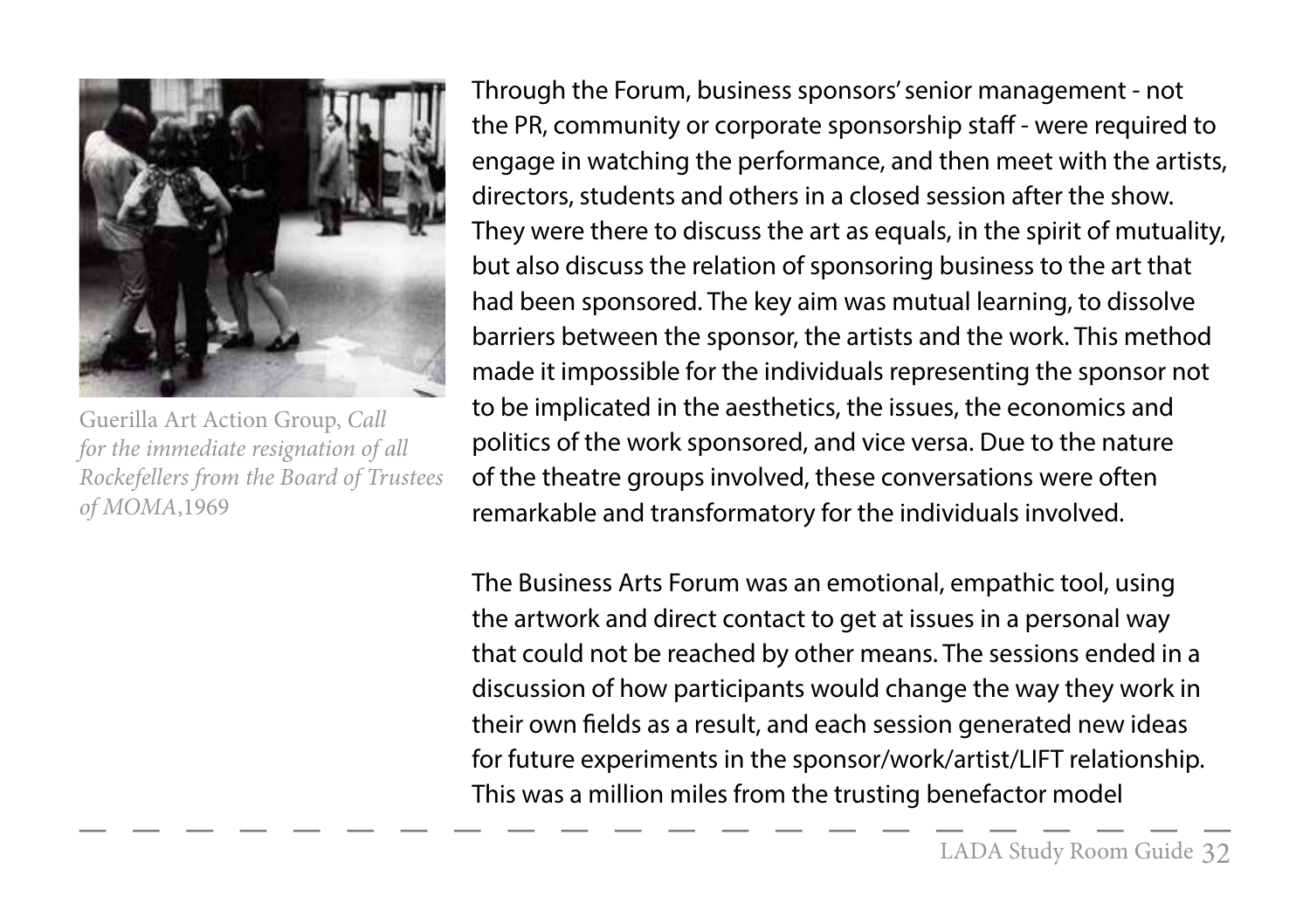outlined above. However, as Julia comments, there were always some question marks over the distinction between the impacts on business people as individuals (which were often profound), and as corporate representatives, and how or whether they would apply what they had learnt to their company's practices.

While 'Changing the Performance' and LIFT argues for a holistic economy, and while the requirements for ethical behaviours and exchanges are implicit throughout the book, the question of what to do specifically about the negative ethical implications of business sponsorship and corporatisation of the arts is left rather hanging. The index tells us there are two pages on 'ethical issues' and rather skimpy they are. However, the whole of the penultimate chapter - 'Overstepping the Market' - is a thought-provoking essay connecting global injustices and environmental problems with a world pressured by increased marketisation and commercialisation. In light of these concerns, Rowntree cites a series of high-profile events LIFT organised in the 2000s with speakers Vandana Shiva, George Monbiot, Jeremy Rifkin and others. All very interesting, and these events were indeed unusual (in coming from an arts organisation), influential and sold out.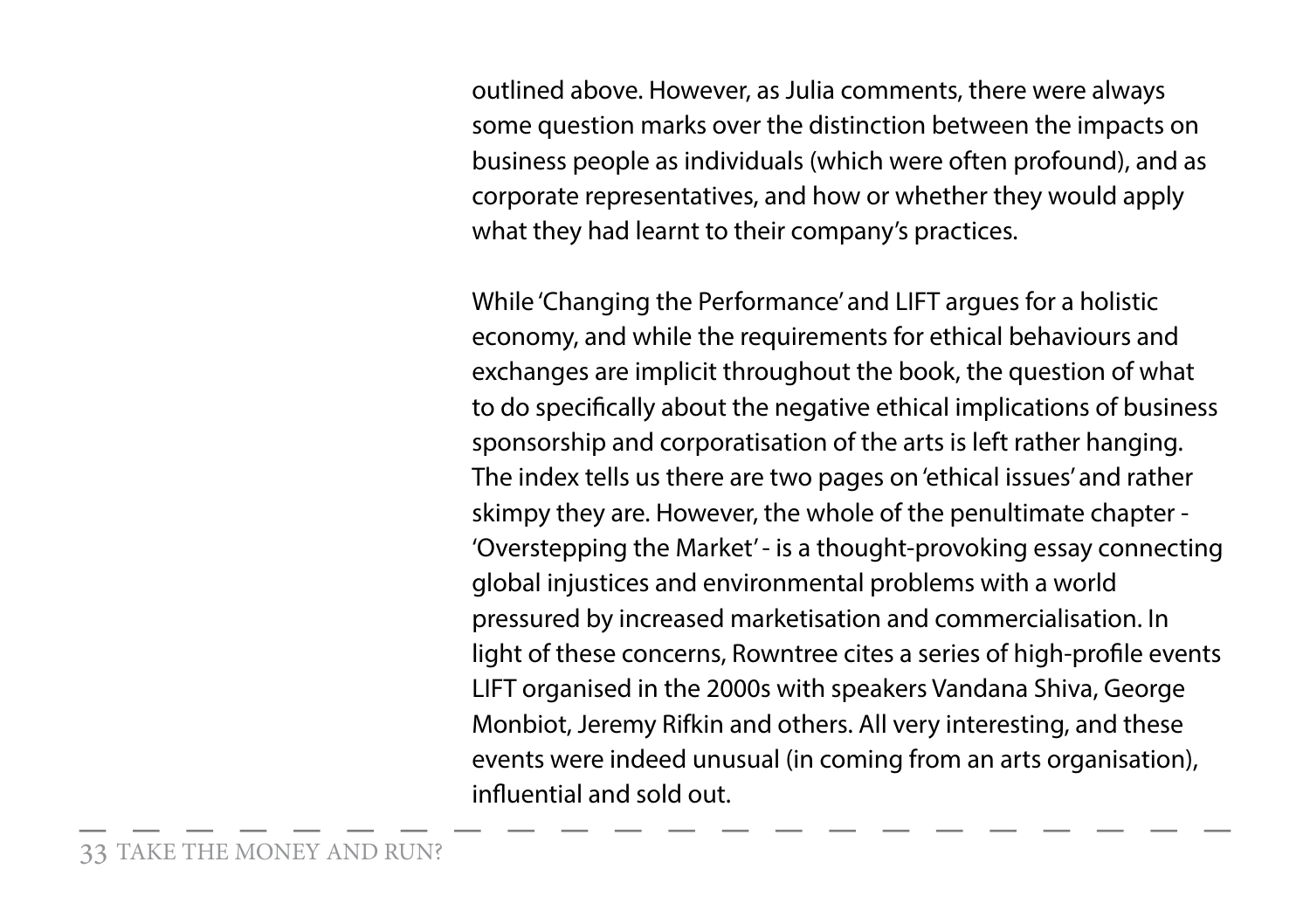Arts sponsorship in Europe against the background of developments in America **#8** When Attitudes Become Form, Phillip Morris becomes Sponsor:

Hubertus Butin, 2000, Society of Control, [http://www.societyofcontrol.](http://www.societyofcontrol.com/research/butin_engl.htm) [com/research/butin\\_engl.htm](http://www.societyofcontrol.com/research/butin_engl.htm)

LADA Study Room code: P1812

But somehow for me, the book, which is a satistfying marriage of the practical, biographical and the theoretical throughout, loses this towards the end, leaving us alone with very big questions about global justice, business and environmental challenges. For me, the conclusion of this handbook - and LIFT's bold journey - needed to marry such big questions with action, information and operational ideas about how arts organisations can equip themselves for this era.

# **8. When Attitudes Become Form, Phillip Morris becomes Sponsor: Arts sponsorship in Europe against the background of developments in America**

This is an online article by Hubertus Butin, written originally in German in 2000. 'When Attitudes Become Form' references an influential conceptual art exhibition from 1969, sponsored by tobacco company Phillip Morris Europe. The piece is a detailed critique of business interests in art museum sponsorship, citing case studies in Germany, and in the second half focusing on a deconstruction of the US model of arts patronage. It is most useful for its references and case studies from mainland Europe. Recommended reading.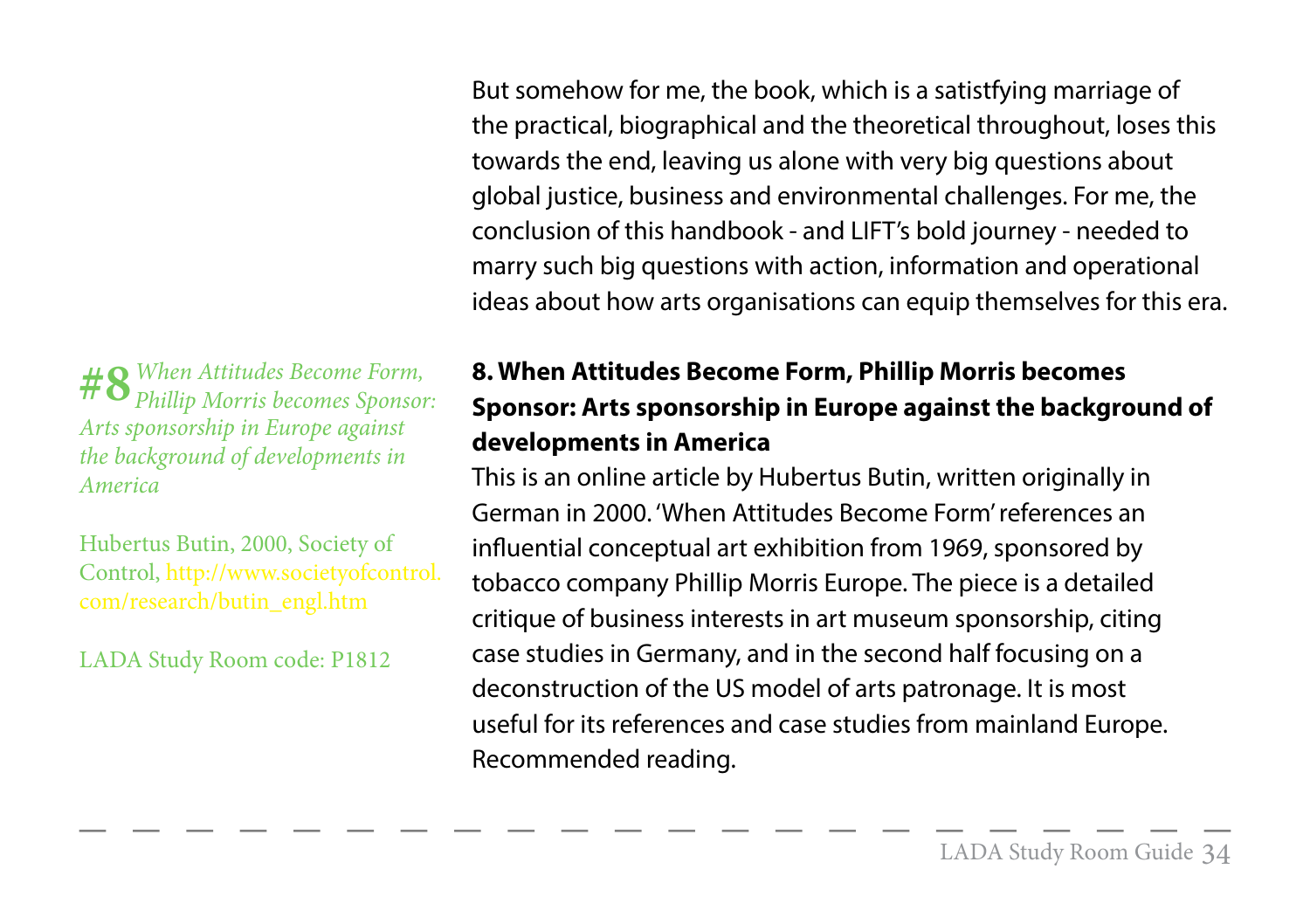Sponsorships **#9**Culture Incoporated: Museums, Artists and Corporate

Mark Rectanus, 2002, University of Minnesota Press

LADA Study Room code: P2103

**#7** Not in but when: Culture<br>**#7** Beyond Oil

eds Mel Evans, Glen Tarman, Hayley Newman, Jo Clarke and Kevin Smith, 2011, Platform, Liberate Tate and Art Not Oil, [http://platformlondon.org/p](http://www.platformlondon.org/p-publications/culutr)[publications/culutr](http://www.platformlondon.org/p-publications/culutr)

LADA Study Room code: P1793

# **9. Culture Incorporated: Museums, Artists and Corporate Sponsorships**

Taking examples form the US and Germany, Mark Rectanus analyses the ways in which corporations and the arts influence each other in a process of reciprocal exchange. Looking at everything from the structures of organisations, the physical spaces of galleries and corporate buildings, and specific cases of business-arts partnerships, a case is made for the full impact of corporate ideologies on culture and the arts.

#### **7. Not if but When: Culture Beyond Oil**

If an in-depth case study is what you'd like to get your teeth into, 'Culture Beyond Oil' is a useful and provocative tool.

This is a publication which takes one sector - oil & gas - and two companies - BP and Shell - and puts the motivations behind their arts sponsorship under scrutiny. It asserts that BP has far more to gain from such sponsorship than the arts organisations in question. It refutes that in times of Arts Council cuts we should run to the corporates regardless of their business ethics. 'Culture Beyond Oil' is grounded in analysis from environmental and human rights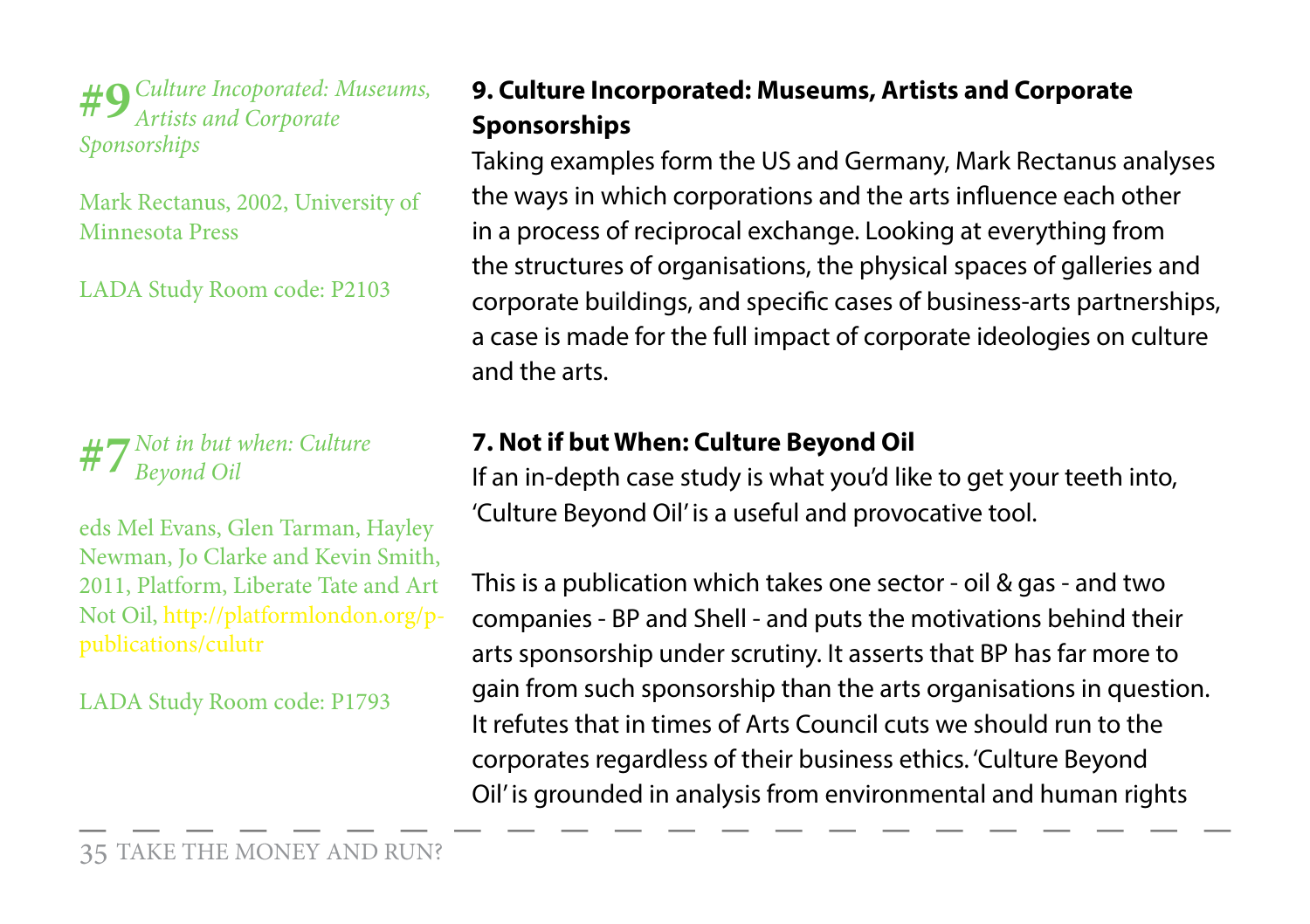campaigners who work with communities affected by BP's industry, and on climate change. It couples that with the analysis of artists and cultural workers who are dedicated to ethical practice, concerned at corporate infiltration of the arts, and who wish to see our muchloved institutions cleared from implication in the devastation caused by companies such as BP or Shell.

This is a glossy limited-edition magazine, produced by three groups - Platform, Liberate Tate and Art Not Oil - as part of a specific ongoing campaign to drive a wedge between BP and Tate, although it features other BP-sponsored institutions such as the National Portrait Gallery, the Royal Opera House, British Museum etc. As a campaign tool, it has resource and action pages outlining many ways we can disrupt and delegitimise this relationship. But it is also thoughtprovoking for other corporate and cultural contexts.

It also contains contributions from writers and artists, as well as original artworks, including a unique drawing made by artist Ruppe Kosseleck from oil residue gathered from the Gulf of Mexico after the Deepwater Horizon catastrophe.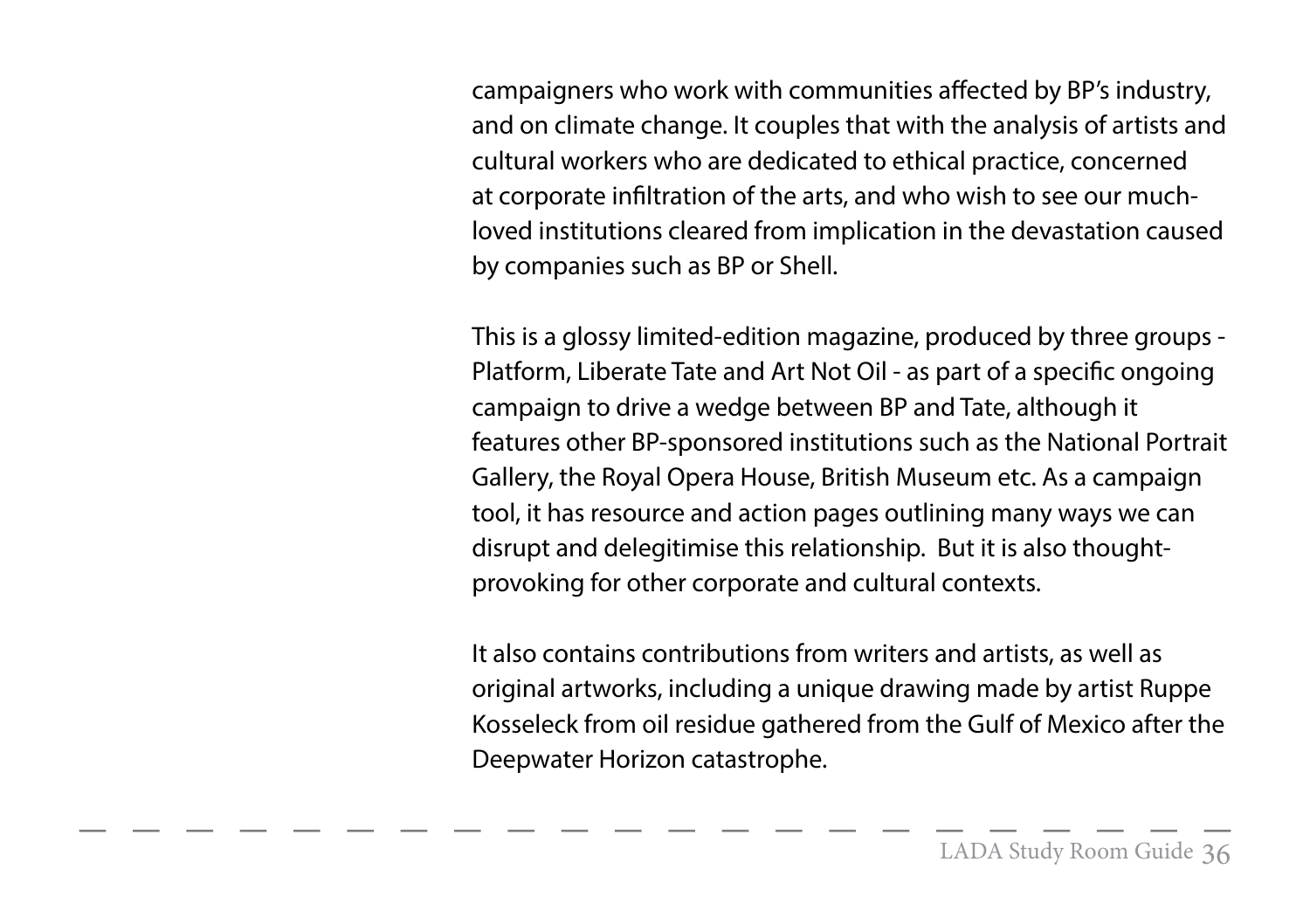Finally, it features the startling and media-grabbing performance interventions of Liberate Tate, whose pieces inside and outside Tate Britain and Tate Modern have done more to put the issue on the global map than anything else. The power of live performance, the beauty of the still images, the prompt and well-crafted online videos, the sophisticated handling of the media... Haacke would be happy; indeed Haacke is a signator to this campaign.

The Study Room Guide ends with this particular publication for a reason. I want to underline that such work by Liberate Tate - and



Liberate Tate, Human Cost, 2011, Photo: Amy Scaife

37 TAKE THE MONEY AND RUN?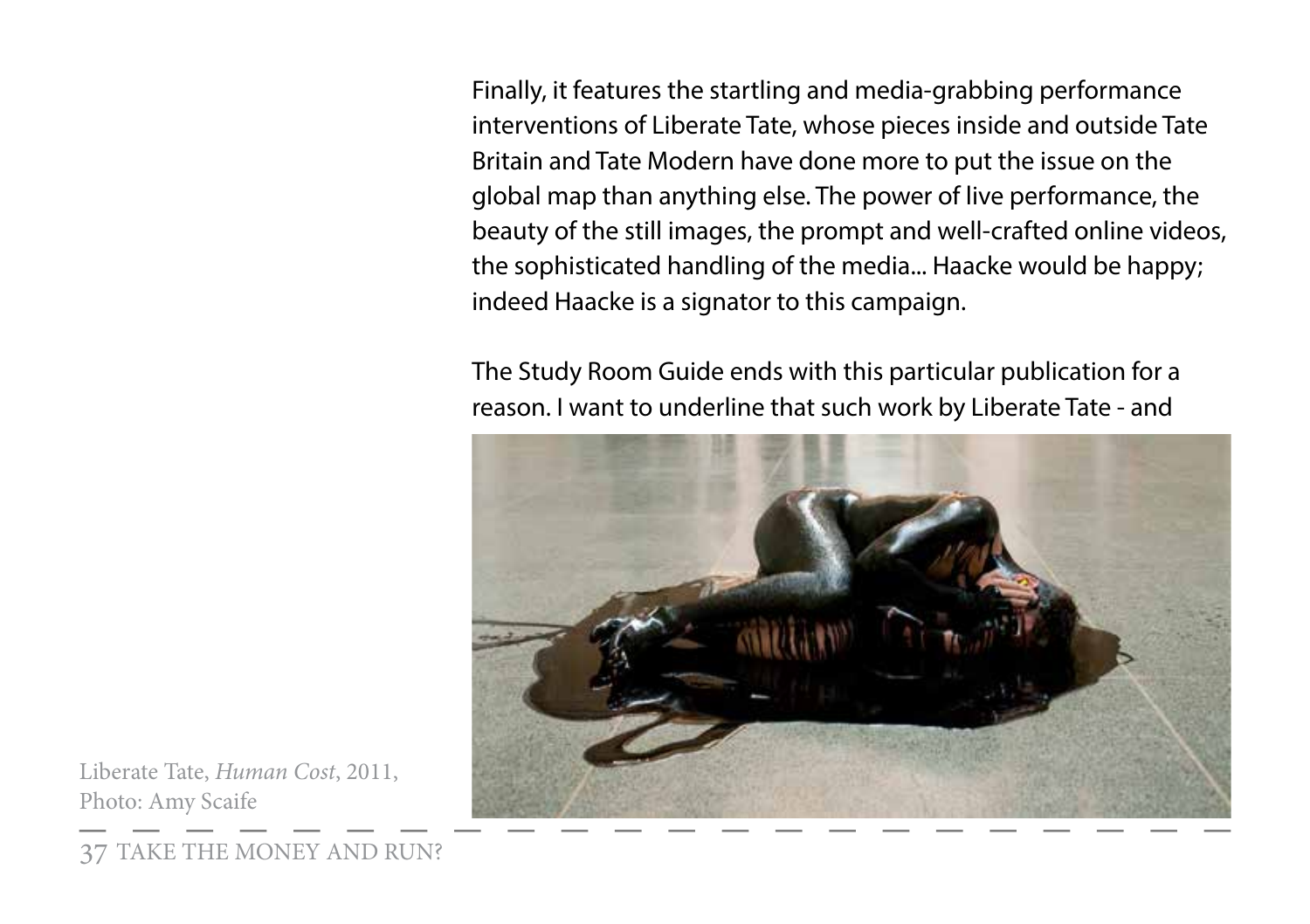[10] In the footnotes of Library Angels, John Jordan, 2008, LADA Study Room Guide, [http://www.](http://www.thisisliveart.co.uk/pdf_docs/SRG_Jordan.pdf)

LADA Study Room code: P0793

others operating within in the current anti-cuts movement - is testament to the unique potential of those involved in Live Art and performance to intervene in the trajectory which tries to tell us that the corporate occupation of the arts is now a given.

For more on Live Art and direct action, please see In the Footnotes of Library Angels: A Bi(bli)ography of Insurrectionary Imagination, a LADA Study Room Guide by John Jordan. [10]

#### **APPENDIX**

Since the Study Room Guide was originally published in 2012, Platform and Live Art Development Agency ran a Reading Group to discuss the texts that the Guide featured. The group of 10 to 15 people from the arts, activism, and academe met four times at the Agency, in two-hour sessions, over May and June 2012.

The group discussed 'The Arm's Length Principle' by Hillman-Chartrand and McCaughey; ' Using Art to Render Authenticity in Business' an Arts & Business publication by Gilmore and Pine; an extract from 'Free Exchange' by Haacke & Bourdieu; and Arts Council England's "Catalyst Arts" Strategic Philanthropy Fund.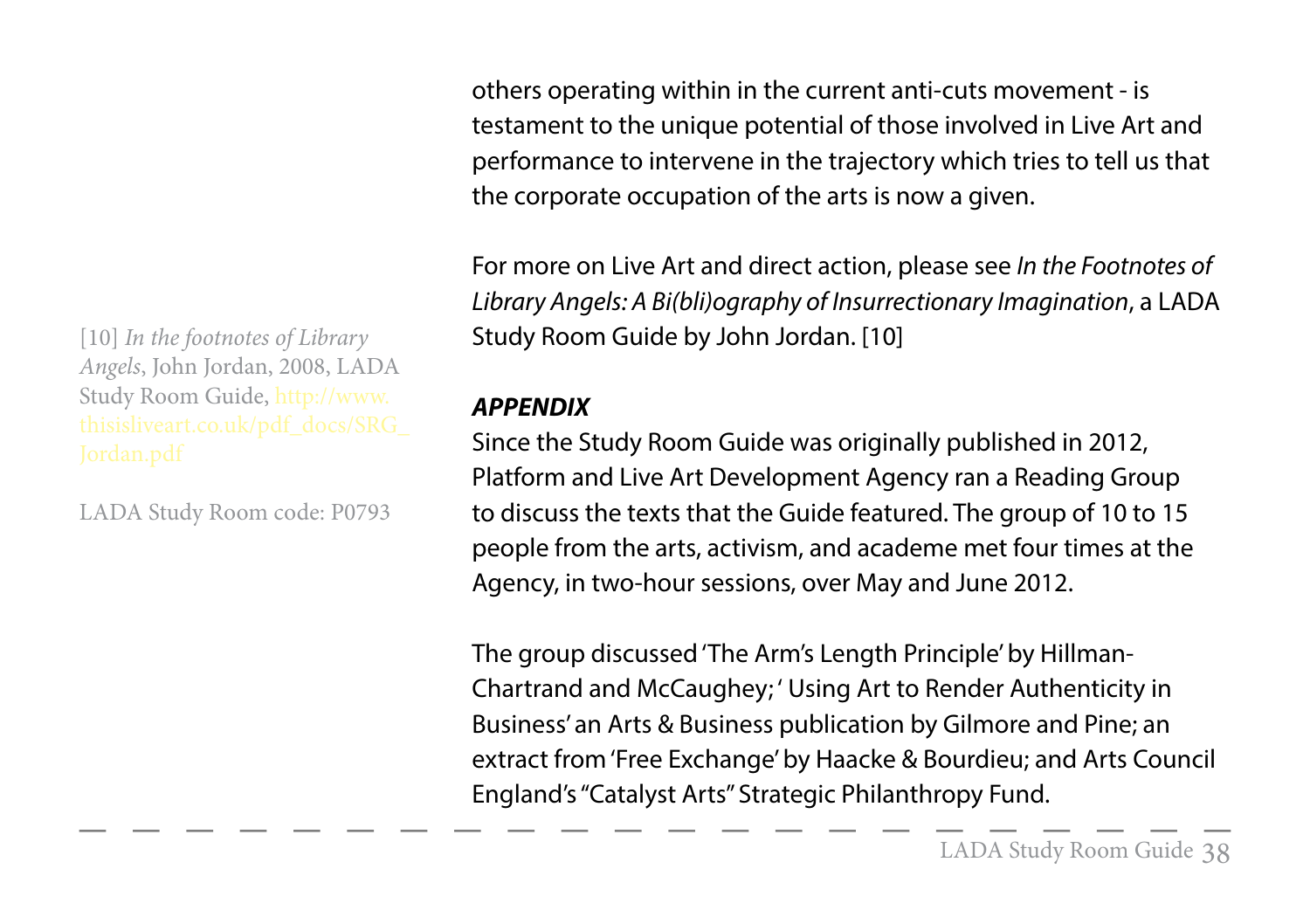[11] Reading Group Tumblr, [www.](http://www.takethemoneyreadinggroup.tumblr.com)

LADA Study Room code: A0514

39 TAKE THE MONEY AND RUN? LADA Study Room code: A0515

The discussion ranged freely from these texts' starting points, and a feel for this is indicated by the 'Take the Money and Run?' Tumblr site [11] where members of the group uploaded links, ideas, and news of events and actions during the period of the Reading Group.

The Reading Group was an experiment to animate Live Art Development Agency's excellent Study Room Guide series through live discussion. Members of the group fed back very positively. Especially appreciated was the range of participants, all interested in politics, and concerned at the increasing corporatisation of culture but coming from different viewpoints. Additional relevant texts were proposed and added by Reading Group's members, and since the end of the group, more new texts have been added:

Bakshi et al (2009) 'Measuring intrinsic value - how to stop worrying and love economics.'

DCMS (2010) 'Letter from Jeremy Hunt, Secretary of State for Culture Media and Sport, to Liz Forgan, Chair, Arts Council England, on Spending Review.'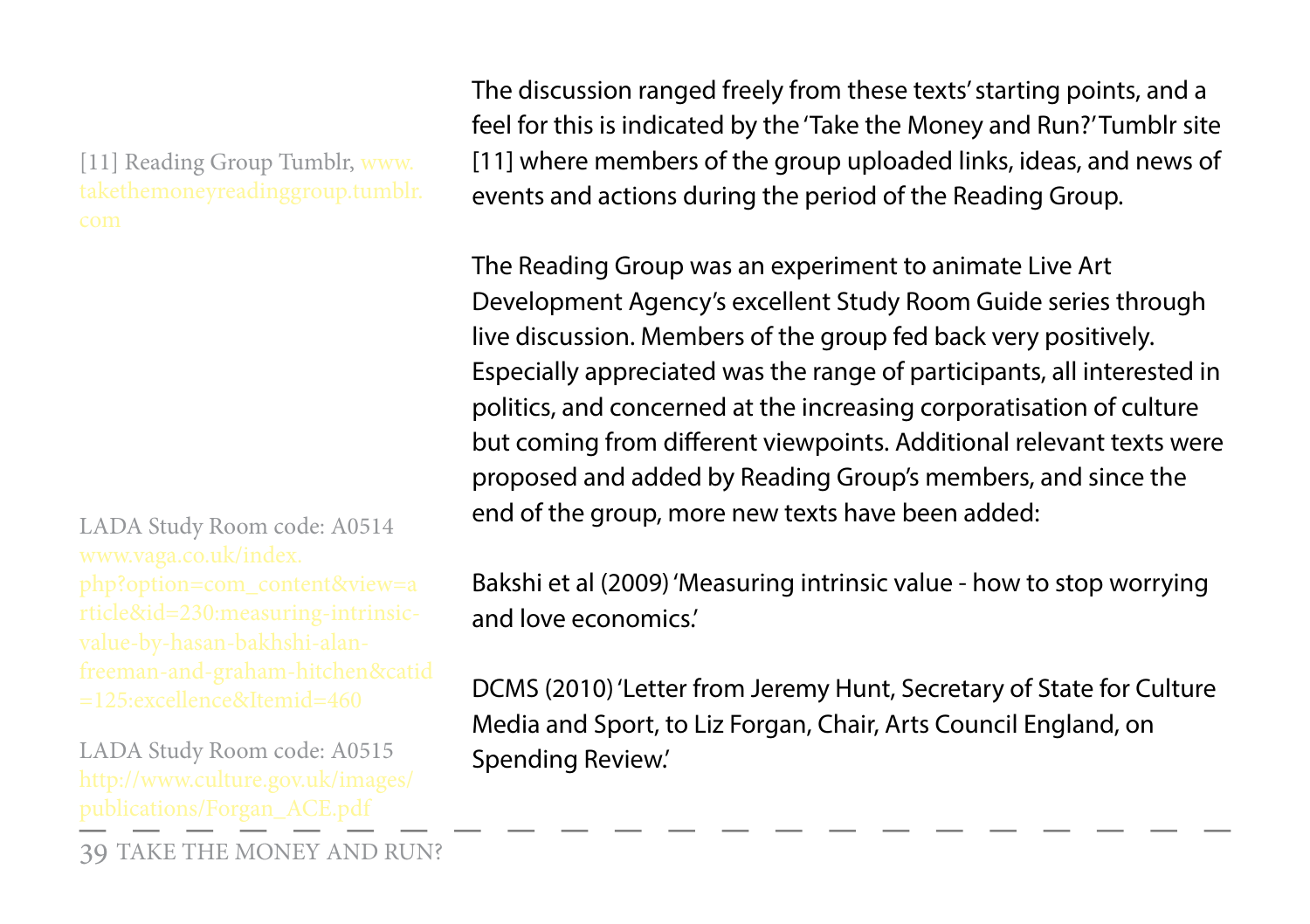LADA Study Room code: P1907

LADA Study Room code: A0516

LADA Study Room code: A0517

LADA Study Room code: A0518

LADA Study Room code: A0498

Greg Sholette (2010) 'Dark Matter: Art & Politics in an Age of Enterprise Culture,' Pluto Press.

Jane Trowell (2012) 'Take the money and run?,' in Arts Professional, no 254.

Jane Trowell (2012) 'How John Browne, BP and the Old Boys Network keep the arts well-oiled,' Platform blog post.

R-B M Quinn (1997) 'Distance or Intimacy? The Arm's Length Principle, the British Government and the Arts Council of Great Britain,' in International Journal of Cultural Policy Vol. 4, No. 1, UK: Taylor and Francis.

Precarious Workers Brigade (May 2012) 'Towards an alternative curriculum.' Resource Pack for use by students, teachers and cultural workers to address free and precarious labour in the arts, design, education and the creative industries.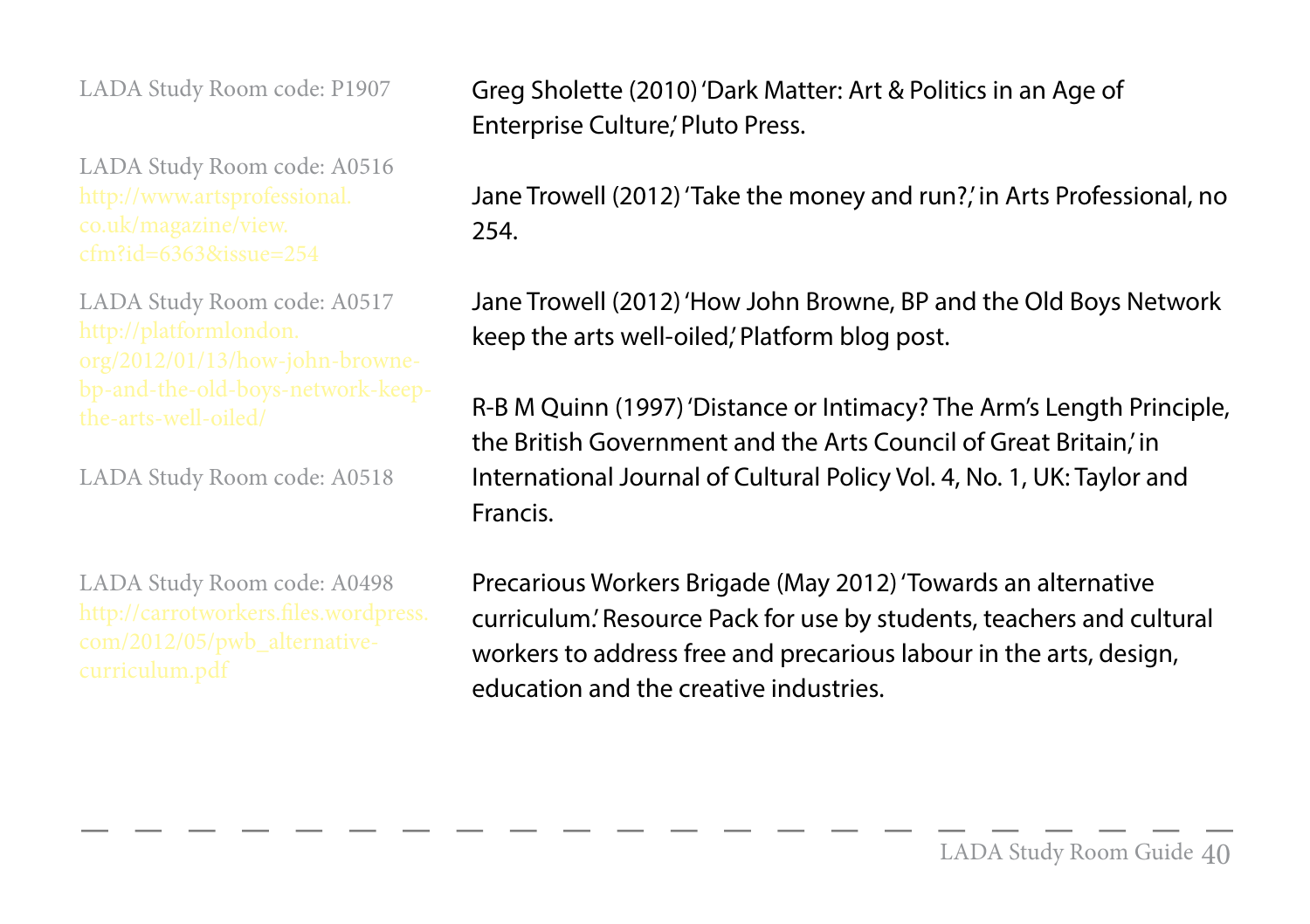#### **Commentary**

[guardian.co.uk/culture/culture-cuts-blog/2011/jun/29/arts](http://www.guardian.co.uk/culture/culture-cuts-blog/2011/jun/29/arts-funding-philanthropy)-fundingphilanthropy [guardian.co.uk/society/2000/oct/11/fundraising.guardiansocietysupplement](http://www.guardian.co.uk/society/2000/oct/11/fundraising.guardiansocietysupplement)

### **Charity Commission and Arts & Business**

[charity-commission.gov.uk/Publications/rs2.aspx#](http://www.charity-commission.gov.uk/Publications/rs2.aspx#8)8 [artsandbusiness.org.uk/media](http://www.artsandbusiness.org.uk/media%20library/Files/England%20arts%20services/Fundraising%20toolkit/Factsheet7_Intro_to_CSR.pdf)%20library/Files/England%20arts%20services/ Fundraising%20toolkit/Factsheet7\_Intro\_to\_CSR.pdf

# **Research Tools**

[ethicalconsumer.org/researchservices/ethicalpolicydevelopment.aspx](http://www.ethicalconsumer.org/researchservices/ethicalpolicydevelopment.aspx) [corporatecritic.org](http://www.corporatecritic.org) [corporatewatch.org.uk/](http://www.corporatewatch.org.uk)?lid=58 [platformlondon.org](http://www.platformlondon.org)

#### **Examples of Ethical Fundraising Policies - from beyond the arts**

kindling.org.uk/ethical-fund-raising-policy [peopleandplanet.org/dl/corporatefundraisingguidelines.pdf](http://www.peopleandplanet.org/dl/corporatefundraisingguidelines.pdf) [napier.ac.uk/alumni/fundraising/Pages/Governance.aspx](http://www.napier.ac.uk/alumni/fundraising/Pages/Governance.aspx)